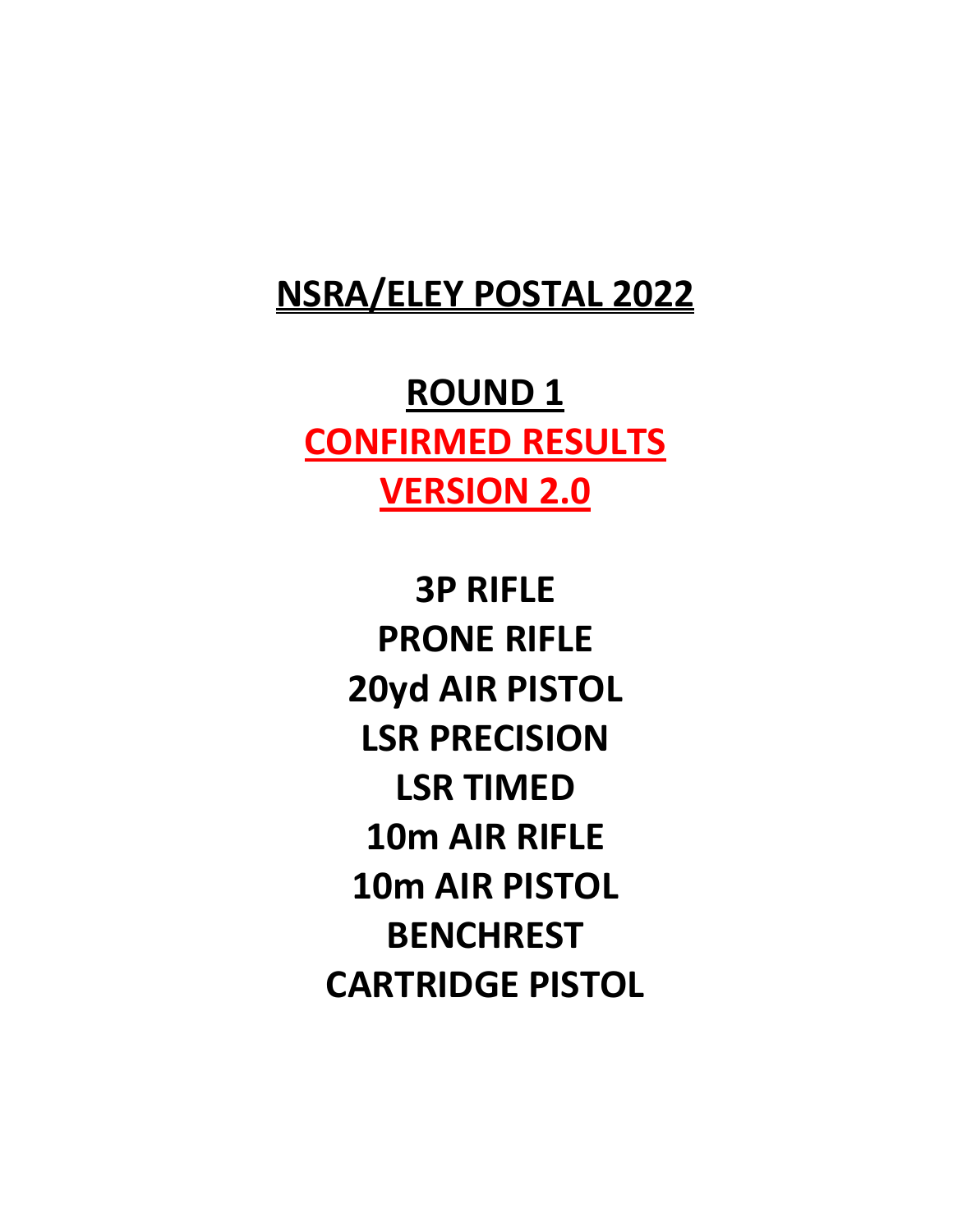#### **3P Rifle**

|                                   | No | Reg        | Comp<br>No                | Initials                      | Surname                    | Total   | Rd 2<br>Oual     |
|-----------------------------------|----|------------|---------------------------|-------------------------------|----------------------------|---------|------------------|
| Class A<br>$\mathbf{1}$<br>2<br>3 |    | 184<br>043 | 161 1260<br>1535<br>0236  | $\Box$<br>$\mathbb{R}^n$<br>K | Cowen<br>Potts<br>Sinclair | 567 yes | 550 yes<br>0 NCR |
| Class B<br>$\overline{4}$<br>5    |    |            | 150 1115 SM<br>115 0824 C |                               | Sharp<br>Harvey            | 559 yes | 468 yes          |

#### **Prone Rifle**

|                 | Reg<br>No | Comp<br>$\rm No$ | Initials         | Surname      | Total | Rd 2<br>Qual |
|-----------------|-----------|------------------|------------------|--------------|-------|--------------|
|                 |           |                  |                  |              |       |              |
| Class A         |           |                  |                  |              |       |              |
| 1               | 052       | 0317             | М                | Bargeron     | 399   | yes          |
| $\overline{2}$  | 101       | 0737             | $\rm K$          | Bowley       | 398   | yes          |
| 3               | 176       | 1398             | J                | Latimer      | 397   | yes          |
| $\overline{4}$  | 171       | 1362             | $\mathbb R$      | Shaw         | 397   | yes          |
| 5               | 160       | 1217             | ${\mathbb P}$    | Wright       | 397   | yes          |
| $6\phantom{.}6$ | 127       | 0929             | Α                | Gordon       | 397   | yes          |
| $\overline{7}$  | 121       | 0883             | ${\mathbb G}$    | Webb         | 397   | yes          |
| $\,8\,$         | 107       | 0753             | N                | Clark        | 397   | yes          |
| $\mathsf 9$     | 185       | 1568             | G                | Haley        | 396   | yes          |
| 10              | 161       | 1262             | D                | Cowen        | 396   | yes          |
| 11              | 146       | 1089             | N                | Tremlett     | 396   | yes          |
| 12              | 135       | 0960             | М                | Girling      | 396   | yes          |
| 13              | 132       | 0947             | $\mathbf S$      | Harris       | 396   | yes          |
| 14              | 120       | 0866             | Α                | Cornbill     | 396   | yes          |
| 15              | 102       | 0738             | J                | Newing       | 396   | yes          |
| 16              | 092       | 0625             | D                | White        | 396   | yes          |
| 17              | 086       | 0589             | Α                | Horne        | 396   | yes          |
| 18              | 051       | 0288             | V                | Minett       | 396   | yes          |
| 19              | 188       | 1589             | R                | Dowling      | 395   | yes          |
| 20              | 175       | 1388             | $\mathbb R$      | <b>Brown</b> | 395   | yes          |
| 21              | 150       | 1116             | $\mathbb M$<br>S | Sharp        | 395   | yes          |
| 22              | 149       | 1104             | N                | Pinks        | 395   | yes          |
| 23              | 121       | 0878             | D                | Lake         | 395   | yes          |
| 24              | 121       | 0877             | $\mathsf{C}$     | Ingram       | 395   | yes          |
| 25              | 120       | 0869             | Η                | Matheson     | 395   | yes          |
| 26              | 077       | 0436             | $\mathsf C$      | <b>Brown</b> | 395   | yes          |
| 27              | 069       | 0382             | М                | Mutch        | 395   | yes          |
| 28              | 066       | 0375             | W                | Baird        | 395   | yes          |
| 29              | 169       | 1345             | T                | Farnell      | 394   | yes          |
| 30              | 152       | 1148             | T                | Ashworth     | 394   | yes          |
| 31              | 149       | 1103             | S                | Pearson      | 394   | yes          |
| 32              | 135       | 0964             | $\mathbb{R}$     | Loughridge   | 394   | yes          |
| 33              | 082       | 0491             | $\mathbb{R}$     | Hemingway    | 394   | yes          |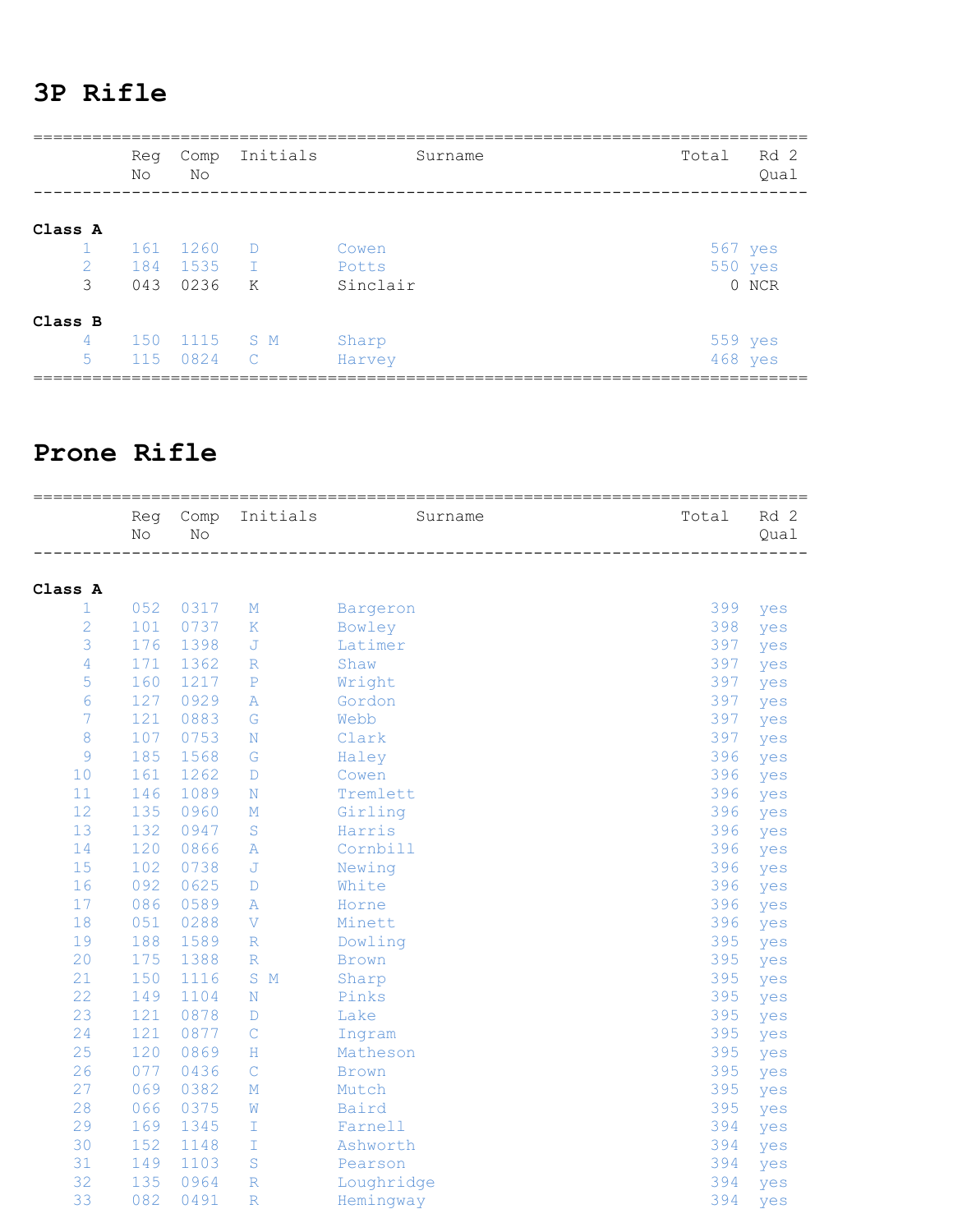| 34      | 076 | 0428 | $\mathbb R$             | Holman      |               | 394 | yes |
|---------|-----|------|-------------------------|-------------|---------------|-----|-----|
| 35      | 069 | 0385 | $\mathsf C$             | White       |               | 394 | yes |
| 36      | 051 | 0285 | $\mathsf C$             | Abbs        |               | 394 | yes |
| 37      | 016 | 0070 | $\rm K$                 | Ridgway     |               | 394 | yes |
|         |     |      |                         |             |               |     |     |
| 38      | 171 | 1367 | $\mathbb T$             | Edwards     |               | 393 | yes |
| 39      | 135 | 0959 | $\mathbb D$             | Lumsden     |               | 393 | yes |
| 40      | 041 | 0230 | $\mathbf N$             | Clark       |               | 393 | yes |
| 41      | 016 | 0073 | $\, {\bf A}$            | Ryan        |               | 393 | yes |
| 42      | 184 | 1537 | $\mathbbm{I}$           | Potts       |               | 392 | yes |
| 43      | 169 |      |                         |             |               | 392 |     |
|         |     | 1337 | E                       | Haigh       |               |     | yes |
| $4\,4$  | 143 | 1024 | К                       | Simmons     |               | 392 | yes |
| 45      | 086 | 0594 | $\mathbf N$             | Georgeson   |               | 392 | yes |
| 46      | 045 | 0241 | $\mathbf M$             | Watkins     |               | 392 | yes |
| 47      | 012 | 0029 | $\rm P$                 | Richard     |               | 392 | yes |
| $4\,8$  | 152 | 1150 | Κ                       | Butler      |               | 391 |     |
|         |     |      |                         |             |               |     |     |
| 49      | 146 | 1087 | G                       | Moffatt     |               | 391 |     |
| 50      | 124 | 0914 | $\mathsf J$             | Lacey       |               | 391 |     |
| $51\,$  | 108 | 0768 | $\mathbb D$             | Kerr        |               | 391 |     |
| 52      | 097 | 0670 | R                       | Keenan      |               | 391 |     |
| 53      | 051 | 0290 | $\mathbb T$             | Chadwick    |               | 391 |     |
| 54      | 019 | 0094 | $\mathsf C$             | Hazelhurst  |               | 391 |     |
|         |     |      |                         |             |               |     |     |
| 55      | 121 | 0884 | $\mathbf E$             | Mckee       |               | 390 |     |
| 56      | 041 | 0227 | $\mathbb D$             | Parfitt     |               | 390 |     |
| 57      | 172 | 1373 | $\mathbb M$             | Arnstein    |               | 389 |     |
| 58      | 171 | 1370 | Ν                       | Boyt        |               | 389 |     |
| 59      | 153 | 1161 | R S                     | Heath       |               | 389 |     |
| 60      | 149 |      |                         |             |               | 389 |     |
|         |     | 1102 | $\mathbb R$             | Fitzsimmons |               |     |     |
| 61      | 121 | 0885 | $\, {\bf P}$            | Oates       |               | 389 |     |
| 62      | 175 | 1390 | $\mathbb M$             | Button      |               | 388 |     |
| 63      | 146 | 1086 | $\mathsf C$             | Mitchell    |               | 388 |     |
| 64      | 079 | 0459 | ${\mathbb G}$           | Nash        |               | 388 |     |
| 65      | 069 | 0383 | $\mathbb M$             | Wright      |               | 388 |     |
|         |     |      |                         |             |               |     |     |
| 66      | 169 | 1339 | R                       | Edyvean     |               | 387 |     |
| 67      | 120 | 0871 | $\mathbf S$             | Carr        |               | 387 |     |
| 68      | 081 | 0484 | Κ                       | Webb        |               | 387 |     |
| 69      | 051 | 0289 | $\mathbb D$             | Sherwood    |               | 387 |     |
| 70      | 042 | 0234 | D                       | Butcher     |               | 386 |     |
| $71\,$  | 014 | 0052 | $\mathbf F$             | Robson      |               | 385 |     |
| 72      | 062 | 0360 |                         | Lewis       |               | 383 |     |
|         |     |      | Α                       |             |               |     |     |
| 73      | 098 | 0675 | $\, {\bf A}$            | Phillips    |               | 382 |     |
| 74      | 095 | 0655 | $\mathbf F$             | Cowley      |               | 375 |     |
|         |     |      |                         |             |               |     |     |
| Class B |     |      |                         |             |               |     |     |
| 75      | 070 | 0398 | J                       | Randall     |               | 399 | yes |
| 76      | 142 | 0993 | J A                     | Duquid      |               | 397 | yes |
| 77      | 123 | 0910 | $\overline{\mathsf{J}}$ | Williamson  |               | 396 |     |
|         |     |      |                         |             |               |     | yes |
| 78      | 122 | 0899 | $\rm S$                 | Bold        |               | 396 | yes |
| 79      | 004 | 0005 | $\mathbbmss{W}$ H       | <b>Bond</b> |               | 396 | yes |
| 80      | 183 | 1533 | $\mathsf{C}$            | Cuming      |               | 394 | yes |
| 81      | 039 | 0204 | A                       | Clancy      |               | 394 | yes |
| 82      | 009 | 0023 | $\, {\bf A}$            | Maughan     | <b>JUNIOR</b> | 394 | yes |
| 83      | 175 | 1391 | $\mathbb J$             | Kruger      |               | 393 |     |
|         |     |      |                         |             |               |     | yes |
| 84      | 174 | 1381 | $\, {\bf A}$            | Nevatte     |               | 393 | yes |
| 85      | 142 | 0994 | $\sigma$<br>$\mathbb D$ | Swain       |               | 393 | yes |
| 86      | 120 | 0870 | $\mathbf N$             | Pike        |               | 393 | yes |
| 87      | 061 | 0357 | $\mathbb J$             | Hince       |               | 393 | yes |
| 88      | 103 | 0742 | $\mathbb D$             | Crispin     |               | 392 | yes |
| 89      | 099 | 0687 | $\rm S$                 | Lee         |               | 392 |     |
|         |     |      |                         |             |               |     | yes |
| 90      | 082 | 0492 | $\rm{Z}$                | Papp        |               | 392 | yes |
| 91      | 058 | 0338 | $\mathbb T$             | Miklas      |               | 392 | yes |
| 92      | 037 | 0194 | $\mathsf C$             | Waldron     |               | 392 | yes |
| 93      | 123 | 0904 | $\mathbb D$             | Parsons     |               | 391 | yes |
| 94      | 121 | 0879 | J                       | Howe        |               | 391 | yes |
|         |     |      |                         |             |               |     |     |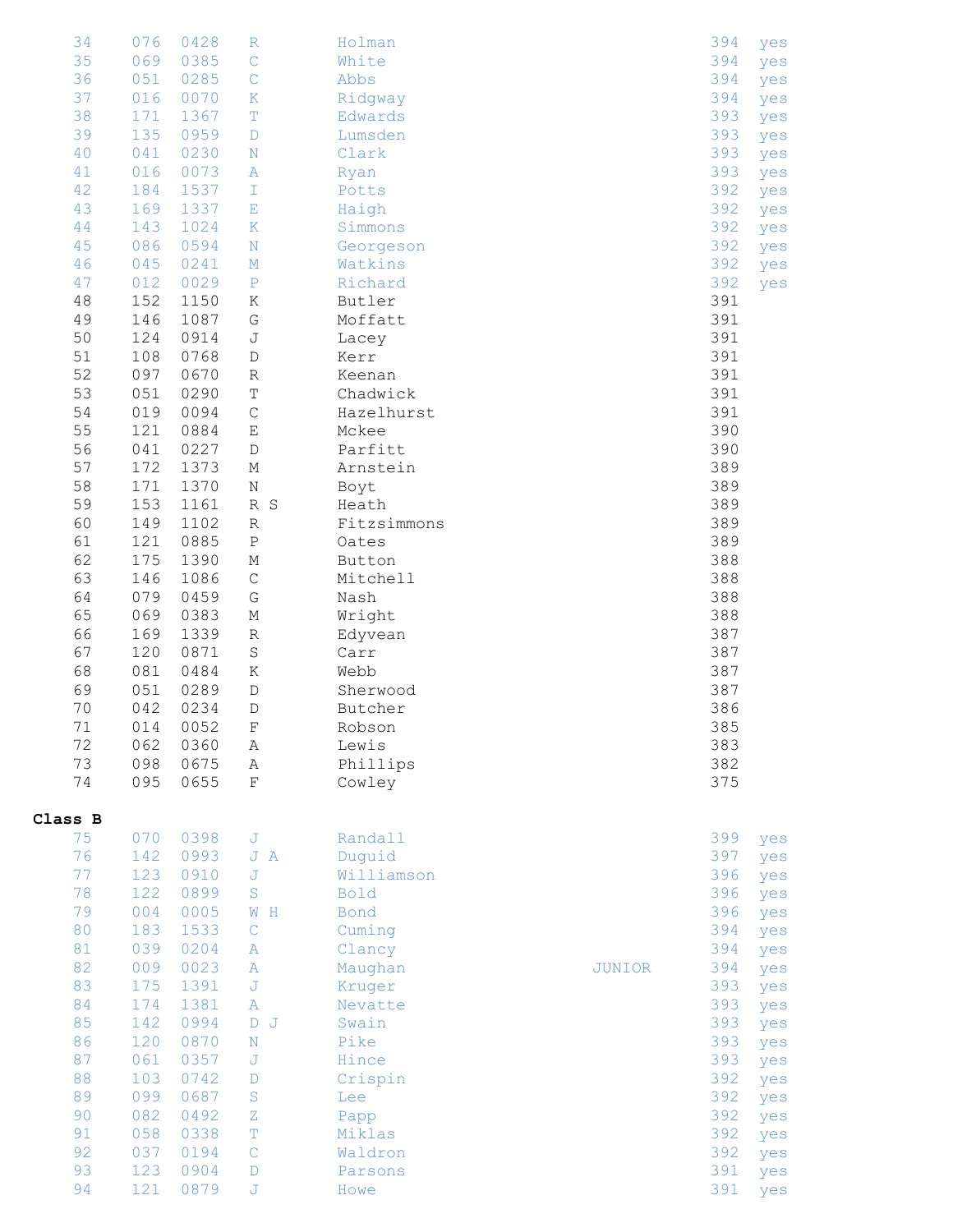| 95         | 029        | 0150         | $\mathbb R$               | Rallings         |               | 391        | yes |
|------------|------------|--------------|---------------------------|------------------|---------------|------------|-----|
| 96         | 028        | 0149         | $\mathbb D$               | Anderson-Bickley |               | 391        | yes |
| 97         | 176        | 1393         | $\mathbf{E}% _{0}$        | Munro            |               | 390        | yes |
| 98         | 171        | 1371         | $\, {\bf B}$              | Nesom            |               | 390        | yes |
| 99         | 126        | 0926         | $\mathbb M$               | Blatchly         |               | 390        | yes |
| 100        | 069        | 0384         | $\, {\bf B}$              | Snelling         |               | 390        | yes |
| 101        | 185        | 1572         | $\mathsf C$               | Stone            |               | 389        | yes |
| 102        | 171        | 1369         | $\mathsf C$               | McGhie           |               | 389        | yes |
| 103        | 163        | 1296         | $\rm H$                   | Taylor           |               | 389        | yes |
| 104        | 149        | 1105         | $\boldsymbol{\nabla}$     | Potiakova        |               | 389        | yes |
| 105        | 108        | 0767         | A K                       | Baker            |               | 389        | yes |
| 106        | 107        | 0755         | $\mathbb R$               | Matthews         |               | 389        | yes |
| 107        | 101        | 0734         | $\mathbb T$               | Shipman          |               | 389        | yes |
| 108        | 099        | 0685         | $\mathbb M$               | Davies           |               | 389        | yes |
| 109        | 090        | 0616         | $\rm S$                   | Crabb            |               | 389        | yes |
| 110        | 070        | 0399         | ${\mathbb G}$             | Irish            |               | 389        | yes |
| 111        | 003        | 0004         | $M$ E                     | Bromley          |               | 389        | yes |
| 112        | 175        | 1387         | $\rm S$                   | Farrant          |               | 388        | yes |
| 113        | 163        | 1295         | $\mathbb J$               | Wetten           |               | 388        | yes |
| 114        | 147        | 1099         | $\mathbb T$               | Cooper           |               | 388        | yes |
| 115        | 122        | 0892         | Ε                         | Guilloud         |               | 388        | yes |
| 116        | 120        | 0867         | $\mathbb R$               | French           |               | 388        | yes |
| 117        | 099        | 0689         | $\rm S$                   | <b>Bett</b>      |               | 388        | yes |
| 118        | 014        | 0038         | H                         | Broadhurst       | <b>JUNIOR</b> | 388        | yes |
| 119        | 173        | 1374         | $\mathbb J$               | Hutchings        |               | 387        | yes |
| 120        | 132        | 0948         | $\mathbb M$               | Lewis            |               | 387        | yes |
| 121        | 040        | 0222         | ${\mathbb G}$             | Walker           |               | 387        | yes |
| 122        | 017        | 0086         | A                         | Bowden           |               | 387        | yes |
| 123        | 013        | 0030         | $\mathsf C$               | Cain             |               | 387        | yes |
| 124        | 182        | 1521         | $\mathbb R$               | Crawley          |               | 386        |     |
| 125        | 181        | 1488         | Ε                         | Thorn            |               | 386        |     |
| 126        | 174        | 1377         | $\mathbbm{I}$             | Cooper           |               | 385        |     |
| 127        | 153        | 1160         | $\, {\mathbb P}$          | Dean             |               | 385        |     |
| 128        | 124        | 0911         | ${\mathbb G}$             | Hemingway        |               | 385        |     |
| 129        | 107        | 0750         | $\mathop{\rm M}\nolimits$ | Hubbard          |               | 385        |     |
| 130        | 069        | 0386         | $\mathbb J$               | Nicholl          |               | 385        |     |
| 131        | 034        | 0176         | М                         | Townsend         |               | 385        |     |
| 132        | 023        | 0113         | Ρ                         | O'Donnell        |               | 385        |     |
| 133        | 004        | 0006         | G R                       | Smith            |               | 385        |     |
| 134        | 163        | 1293         | $\mathsf C$               | Gibbs            |               | 384        |     |
| 135        | 077        | 0440         | $\mathbb D$               | Poxon            |               | 384        |     |
| 136        | 046        | 0245         | М                         | Hurst            |               | 384        |     |
| 137        | 176        | 1397         | $\mathop{\mathtt{CET}}$   | Allan            |               | 382        |     |
| 138        | 163        | 1294         | $\mathbbm{I}$             | King             |               | 382        |     |
| 139        | 154        | 1189         | $\mathbb T$               | Young            |               | 382        |     |
| 140        | 129        | 0942         | $\mathsf C$               | Sinclair         |               | 382        |     |
| 141        | 110        | 0790         | $\mathbbm{I}$             | Lewis            |               | 382        |     |
| 142        | 034        | 0171         | $\, {\bf P}$              | Francis          |               | 382        |     |
| 143        | 154        | 1190         | $\, {\bf B}$              | Riley            |               | 381        |     |
| 144        | 149        | 1106         | $\mathbb D$               | Cobb             |               | 381        |     |
| 145        | 082        | 0499         | $\, {\bf P}$              | Baron            |               | 381        |     |
| 146        |            |              |                           | Boothroyd        |               | 380        |     |
|            | 041        | 0228         | Α                         |                  |               |            |     |
| 147        | 096        | 0663         | J                         | Smith            |               | 378        |     |
| 148        | 052        | 0298         | Υ                         | Bobko            | JUNIOR        | 378        |     |
| 149        | 070        | 0403         | $\mathbb L$               | Vater            |               | 376        |     |
| Class C    |            |              |                           |                  |               |            |     |
| 150        | 173        | 1375         | $\rm K$                   | Murkin           |               | 393        | yes |
| 151        | 181        | 1489         | $\mathbb{D}^-\mathbb{E}$  | Thorn            |               | 392        | yes |
| 152        | 042        | 0235         | $\, {\bf \bar{A}}$        | Peck             |               | 392        | yes |
| 153        | 035        | 0181         | $\rm K$                   | Ellett           |               | 392        | yes |
| 154<br>155 | 180<br>156 | 1486<br>1208 | G S                       | Dhanjal          |               | 391<br>390 | yes |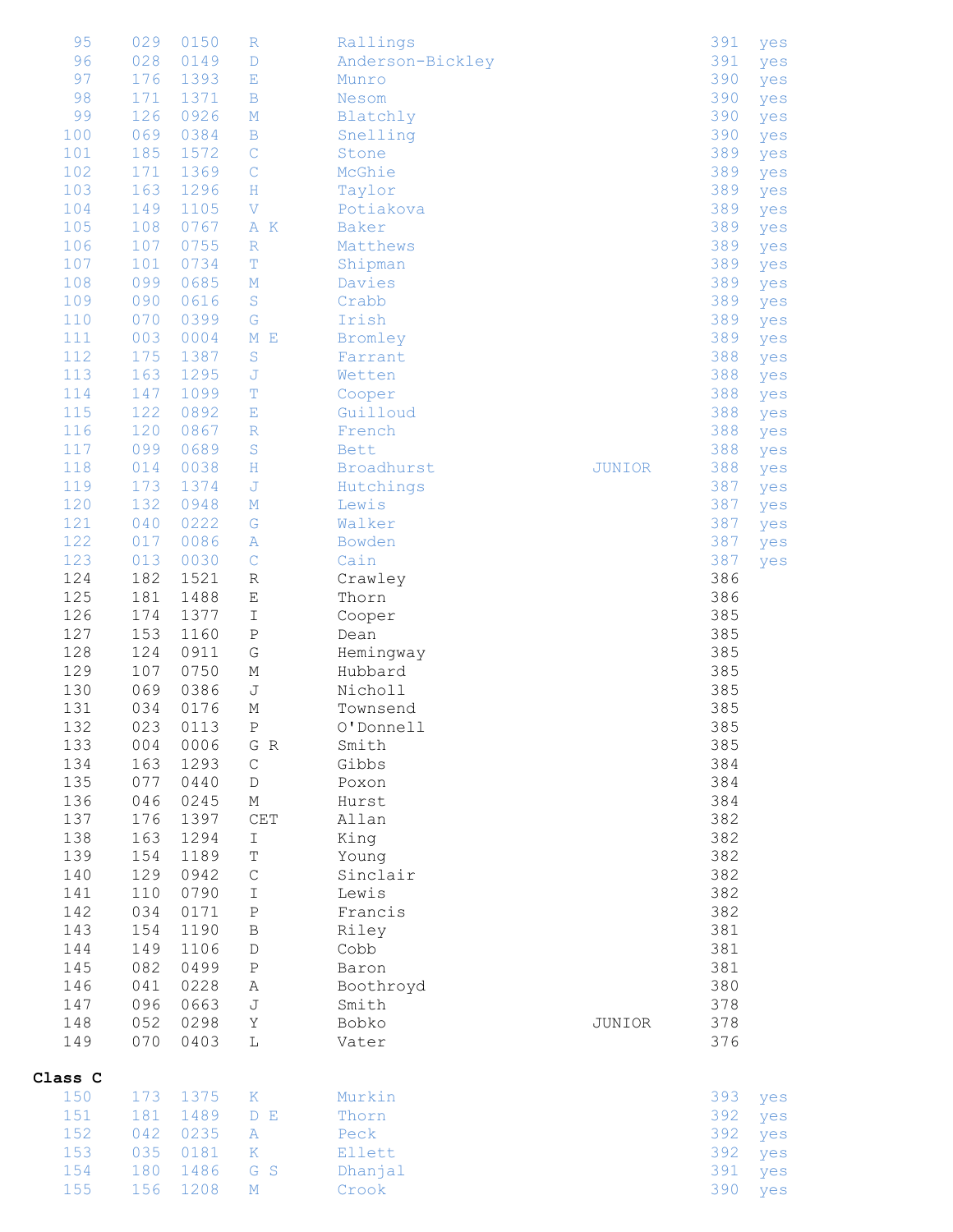| 156 | 081 | 0486 | N                     | <b>Butler</b>  |               | 389 | yes     |
|-----|-----|------|-----------------------|----------------|---------------|-----|---------|
| 157 | 184 | 1555 | $\mathbf{F}% _{0}$    | Potts          |               | 388 | yes     |
| 158 | 183 | 1531 | М                     | Horton-Baker   |               | 388 | yes     |
| 159 | 152 | 1152 | $\mathbb R$           | Edwards        |               | 388 | yes     |
| 160 | 086 | 0593 | J                     | Bradfield      |               | 387 |         |
| 161 | 082 | 0496 | G                     | Delaney        |               | 387 | yes     |
| 162 | 045 | 0242 |                       | Nokes          |               | 387 | yes     |
|     |     |      | Α                     |                |               |     | yes     |
| 163 | 008 | 0021 | G                     | Scott-Brooker  |               | 387 | yes     |
| 164 | 112 | 0815 | Ε                     | Beech          |               | 386 | yes     |
| 165 | 065 | 0374 | $\mathbb R$           | Hughes         |               | 386 | yes     |
| 166 | 052 | 0315 | $\rm S$               | Mavroleon      |               | 386 | yes     |
| 167 | 016 | 0077 | $\mathsf{C}$          | Smith          |               | 386 | yes     |
| 168 | 014 | 0046 | $\mathbf B$           | Hunt           | <b>JUNIOR</b> | 386 | yes     |
| 169 | 014 | 0037 | G                     | Bohn           | <b>JUNIOR</b> | 386 | yes     |
| 170 | 186 | 1575 | W                     | <b>Bidwell</b> |               | 385 | yes     |
| 171 | 184 | 1536 | $\rm S$               | Crawford       |               | 385 | yes     |
| 172 | 170 | 1358 | I                     | Tolfree        |               | 385 | yes     |
| 173 | 107 | 0752 | ${\bf P}$             | Culen          |               | 385 | yes     |
| 174 | 174 | 1383 | J                     | Rowe           |               | 384 | yes     |
| 175 | 174 | 1378 | S                     | Hart           |               | 384 | yes     |
| 176 | 105 | 0740 | ${\bf P}$             | Snelling       |               | 384 | yes     |
| 177 | 068 | 0380 | Α                     | Smith          |               | 384 | yes     |
| 178 | 062 | 0365 | $\circ$               | Bailey         |               | 384 | yes     |
| 179 | 053 | 0328 | D                     | Clements       |               | 384 | yes     |
| 180 | 121 | 0882 | Α                     | Nesbitt        |               | 383 | yes     |
| 181 | 081 | 0483 | $\mathbf P$           | Haffenden      |               | 383 | yes     |
| 182 | 069 | 0387 | $\mathbf P$           | <b>Bysshe</b>  |               | 383 | yes     |
| 183 | 052 | 0299 | J                     | De Nassau      | <b>JUNIOR</b> | 382 | yes     |
| 184 | 017 | 0082 | Α                     | <b>Barnes</b>  |               | 382 | yes     |
| 185 | 116 | 0835 | Y<br>$\, {\mathbb P}$ | Edwards        |               | 381 | yes     |
| 186 | 101 | 0736 | J                     | <b>Brown</b>   |               | 381 | yes     |
| 187 | 092 | 0627 | $\mathbb R$           | <b>Evans</b>   |               | 381 | yes     |
| 188 | 079 | 0463 | T                     | Dove           |               | 381 | yes     |
| 189 | 079 | 0461 | $\rm S$               | Tower          |               | 381 | yes     |
| 190 | 013 | 0270 | $\mathbf M$           | Kemp           |               | 381 | yes     |
| 191 | 184 | 1538 | $\mathbb R$           | Tinkler        |               | 380 | yes     |
| 192 | 175 | 1392 | $M_{\odot}$           | Langfield      |               | 380 | yes     |
| 193 | 143 | 1025 | $\;$ N                | Vangorph       |               |     | 380 yes |
| 194 | 092 | 0629 | т                     | Green          |               | 380 | yes     |
| 195 | 086 | 0595 | К                     | Scott          | <b>JUNIOR</b> | 380 | yes     |
| 196 | 082 | 0495 | G                     | Abbotts        |               | 380 |         |
| 197 | 035 | 0183 | Α                     | Read           |               | 380 | yes     |
| 198 | 123 | 0905 |                       |                |               | 379 | yes     |
| 199 | 160 | 1220 | М                     | Martin         |               |     |         |
|     |     |      | $\mathsf{C}$          | Cheetham       |               | 378 |         |
| 200 | 107 | 0766 | J                     | Harris         |               | 378 |         |
| 201 | 086 | 0591 | Ρ                     | May            |               | 378 |         |
| 202 | 055 | 0331 | D                     | Smith          |               | 378 |         |
| 203 | 041 | 0229 | Η                     | Webber         |               | 378 |         |
| 204 | 079 | 0468 | Κ                     | Dennis         |               | 377 |         |
| 205 | 049 | 0271 | J C                   | Smith          |               | 377 |         |
| 206 | 121 | 0880 | R                     | Lardner-Burke  |               | 376 |         |
| 207 | 035 | 0178 | $\bigcirc$            | Appleby        |               | 376 |         |
| 208 | 014 | 0053 | J                     | Roettger       | JUNIOR        | 376 |         |
| 209 | 185 | 1566 | $\mathbb T$           | Beadle         |               | 375 |         |
| 210 | 174 | 1379 | L                     | Haskett        |               | 373 |         |
| 211 | 174 | 1380 | $\mathbb D$           | Mellish        |               | 372 |         |
| 212 | 096 | 0661 | $\mathbb D$           | Meek           |               | 372 |         |
| 213 | 069 | 0388 | Α                     | Williamson     |               | 372 |         |
| 214 | 182 | 1525 | J                     | Zarby          |               | 371 |         |
| 215 | 177 | 1408 | I                     | Kwon           |               | 371 |         |
| 216 | 138 | 0974 | Е                     | Jones          |               | 371 |         |
| 217 | 132 | 0949 | J                     | Withey         |               | 371 |         |
| 218 | 074 | 0410 | М                     | Lappin         |               | 370 |         |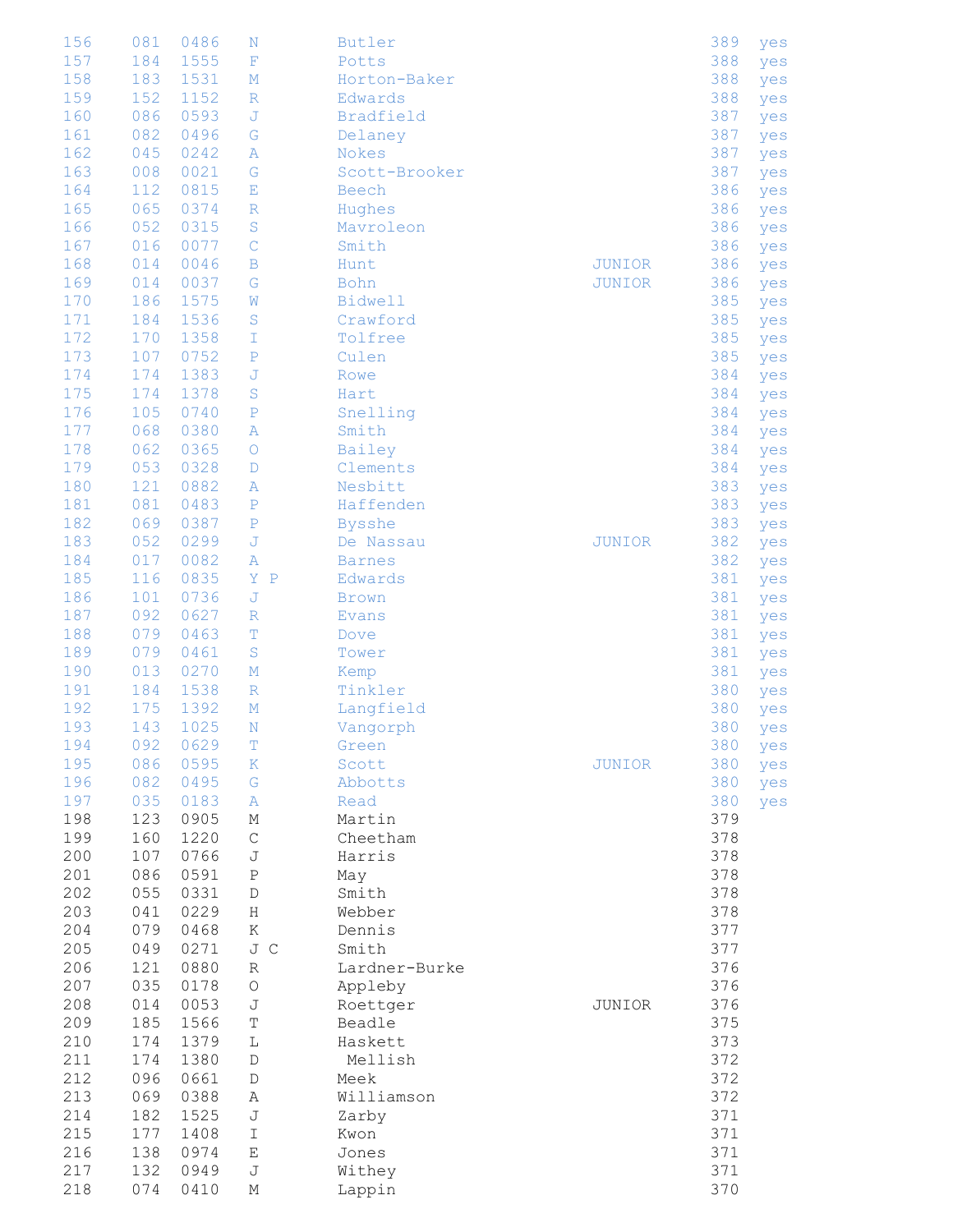| 219     | 055 | 0330 | Α            | Greenlees      |               | 370 |     |
|---------|-----|------|--------------|----------------|---------------|-----|-----|
| 220     | 034 | 0174 | $\mathbf E$  | Thurley        |               | 370 |     |
| 221     | 153 | 1164 | $\rm S$      | Dalziel        |               | 368 |     |
| 222     | 149 | 1107 | M R          | Honey          |               | 367 |     |
| 223     | 077 | 0442 | R            | Woodland       |               | 367 |     |
| 224     | 076 | 0429 | R            | Willis         |               | 363 |     |
| 225     | 147 | 1100 | $\mathsf C$  | Jones          |               | 361 |     |
|         |     |      |              |                |               |     |     |
| Class D |     |      |              |                |               |     |     |
| 226     | 092 | 0632 | J            | Howard         |               | 390 | yes |
| 227     | 025 | 0116 | Ε            | Harriss        |               | 390 | yes |
| 228     | 069 | 0390 | $\mathbb R$  | Smith          |               | 389 | yes |
| 229     | 126 | 0928 | $\mathbf M$  | Blatchly       | <b>JUNIOR</b> | 388 | yes |
| 230     | 079 | 0465 | Α            | Marsh          |               | 388 | yes |
| 231     | 115 | 0829 | $\bigcirc$   | Frost          | <b>JUNIOR</b> | 387 | yes |
| 232     | 146 | 1088 | $\, {\rm H}$ | Rumbelow       |               | 386 | yes |
| 233     | 124 | 0913 | $\mathbf M$  | Buckler        |               | 386 | yes |
| 234     | 014 | 0062 | $\mathbf B$  | Wong           | <b>JUNIOR</b> | 386 | yes |
| 235     | 132 | 0950 | $\mathbb D$  | Tout           |               | 385 | yes |
| 236     | 082 | 0504 | $\mathsf{C}$ | Taylor         |               | 385 | yes |
| 237     | 181 | 1490 | K L          | Dinkel         |               | 384 | yes |
| 238     | 074 | 0411 | $\mathbf P$  | Holdstock      |               | 384 | yes |
| 239     | 182 | 1527 | $\rm S$      | Jones          |               | 383 | yes |
| 240     | 180 | 1462 | $\mathsf{C}$ | Kiptarus       |               | 383 | yes |
| 241     | 138 | 0976 | Α            | Phillips       |               | 383 | yes |
| 242     | 124 | 0912 | $\mathbb D$  | McCourt        |               | 382 | yes |
| 243     | 122 | 0893 | $\rm S$      | Robinson       |               | 382 | yes |
| 244     | 103 | 0743 | $\mathbb N$  | Parry          |               | 382 | yes |
| 245     | 186 | 1577 | $\mathbf P$  | Elliott        |               | 381 | yes |
| 246     | 182 | 1510 | $\mathbb M$  | Wypych         |               | 381 | yes |
| 247     | 180 | 1461 | $\mathbb M$  | Morara         |               | 381 | yes |
| 248     | 146 | 1091 | J            | Wyllie         |               | 381 | yes |
| 249     | 113 | 0816 | К            | Russell        |               | 381 | yes |
| 250     | 105 | 0741 | К            | York           |               | 381 | yes |
| 251     | 095 | 0658 | $\mathbf S$  | Wilby          |               | 381 | yes |
| 252     | 082 | 0502 | G            | Kershaw        |               | 381 | yes |
| 253     | 074 | 0412 | Α            | Firth          |               | 381 | yes |
| 254     | 052 | 0300 | $\mathbb R$  | White Belchere | JUNIOR        | 381 | yes |
| 255     | 051 | 0295 | $\mathbf P$  | Rand           |               | 381 | yes |
| 256     | 185 | 1565 | $\rm S$      | Beadle         |               | 380 | yes |
| 257     | 182 | 1528 | $\mathbf S$  | Edwards        |               | 380 | yes |
| 258     | 154 | 1192 | $\mathbf M$  | Gray           |               | 380 | yes |
| 259     | 138 | 0975 | $\mathbb J$  | Grellier       |               | 380 | yes |
| 260     | 136 | 0965 | J            | Platt          |               | 380 | yes |
| 261     | 122 | 0894 | $\rm S$      | Rance          |               | 380 | yes |
| 262     | 077 | 0439 | $\, {\bf P}$ | Goosey         |               | 380 | yes |
| 263     | 052 | 0318 | T            | Pettersson     |               | 380 | yes |
| 264     | 174 | 1385 | $\circ$      | Irving         |               | 379 | yes |
| 265     | 156 | 1211 | G            | Johnson        |               | 379 | yes |
| 266     | 070 | 0400 | $\mathbf C$  | Goscombe       |               | 379 | yes |
| 267     | 180 | 1483 | $\, {\bf P}$ | Wangui         |               | 378 | yes |
| 268     | 093 | 0640 | $\rm S$      | Edwards        |               | 378 | yes |
| 269     | 081 | 0480 | G            | Bedwin         |               | 378 | yes |
| 270     | 040 | 0225 | $\mathbf M$  | Tranter        |               | 378 | yes |
| 271     | 040 | 0224 | $\rm N$      | Harman         |               | 378 | yes |
| 272     | 180 | 1476 | $\mathbf C$  | Saina          |               | 377 | yes |
| 273     | 077 | 0435 | $\rm N$      | Brittan        |               | 377 | yes |
| 274     | 186 | 1576 | К            | Gilbert        |               | 376 | yes |
| 275     | 180 | 1471 | D            | Kirui          |               | 376 | yes |
| 276     | 032 | 0168 | P M          | Bailey         |               | 376 | yes |
| 277     | 186 | 1578 | G            | Hanna          |               | 375 | yes |
| 278     | 180 | 1473 | $\mathbb R$  | Pattni         |               | 375 | yes |
| 279     | 180 | 1470 | Ε            | Ngetich        |               | 375 | yes |
|         |     |      |              |                |               |     |     |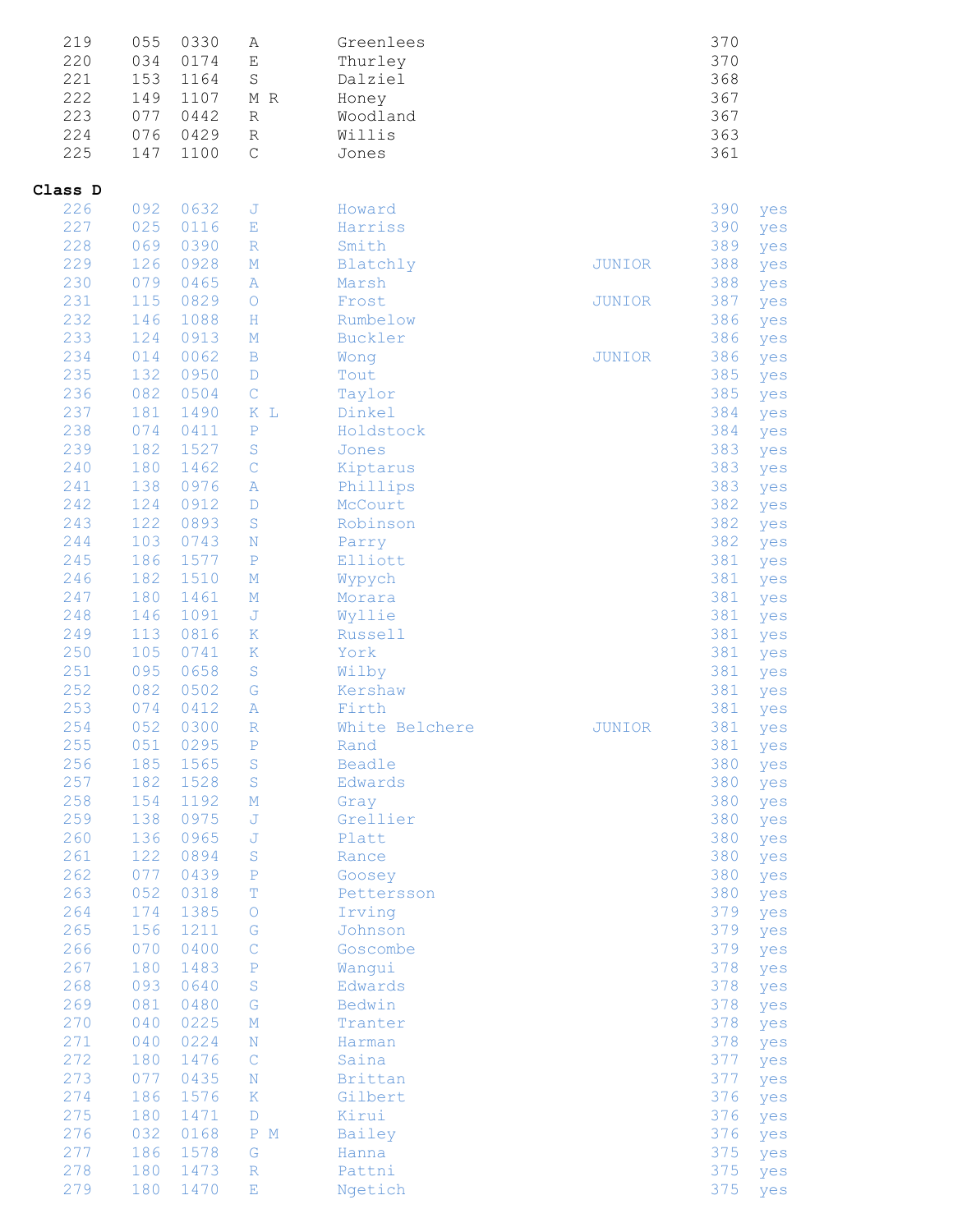| 280<br>281<br>282<br>283<br>284<br>285<br>286<br>287<br>288<br>289<br>290<br>291<br>292<br>293<br>294<br>295<br>296<br>297<br>298<br>299<br>300<br>301<br>302 | 156<br>095<br>016<br>114<br>069<br>185<br>156<br>153<br>082<br>079<br>071<br>069<br>182<br>082<br>016<br>154<br>149<br>070<br>090<br>035<br>095<br>090<br>014 | 1207<br>0656<br>0081<br>0820<br>0391<br>1564<br>1210<br>1163<br>0506<br>0467<br>0404<br>0392<br>1522<br>0501<br>0075<br>1191<br>1108<br>0397<br>0618<br>0177<br>0657<br>0617<br>0063 | Α<br>Α<br>$\mathbf S$<br>М<br>Ν<br>$\mathbf S$<br>$\mathbf S$<br>E<br>$\, {\bf B}$<br>Α<br>$\mathbb J$<br>$\mathbb D$<br>Α<br>L<br>Α<br>$\mathsf C$<br>$\mathbb R$<br>$\, {\tt A}$<br>$\mathbb M$<br>$\, {\mathbb P}$<br>$\mathbf S$<br>$\mathbf S$<br>$\rm N$ | Ainge<br>Houghton<br>Young<br>Reid<br>Wright<br>Bradfield<br>Gurner<br>Salvoni<br>Parker<br>Parker<br>Redwood<br>Garside<br>Aslam<br>Featherstone<br>Grimshaw<br>Stevens<br>Hebblethwaite<br>Kinross<br>Lee<br>Horn<br>Lovett<br>Casson<br>Wong | <b>JUNIOR</b><br>JUNIOR        | 375<br>375<br>375<br>374<br>374<br>372<br>372<br>372<br>372<br>372<br>371<br>371<br>370<br>370<br>370<br>369<br>369<br>369<br>368<br>368<br>367<br>367<br>367 | yes<br>yes<br>yes                                                                                                   |
|---------------------------------------------------------------------------------------------------------------------------------------------------------------|---------------------------------------------------------------------------------------------------------------------------------------------------------------|--------------------------------------------------------------------------------------------------------------------------------------------------------------------------------------|----------------------------------------------------------------------------------------------------------------------------------------------------------------------------------------------------------------------------------------------------------------|-------------------------------------------------------------------------------------------------------------------------------------------------------------------------------------------------------------------------------------------------|--------------------------------|---------------------------------------------------------------------------------------------------------------------------------------------------------------|---------------------------------------------------------------------------------------------------------------------|
| 303<br>304<br>305<br>306<br>307<br>308<br>309<br>310<br>311<br>312                                                                                            | 153<br>149<br>186<br>180<br>014<br>130<br>088<br>097<br>132<br>116                                                                                            | 1168<br>1109<br>1579<br>1478<br>0048<br>0944<br>0606<br>0672<br>0951<br>0839                                                                                                         | $\mathbb D$<br>$\, {\bf B}$<br>J<br>$\overline{\mathrm{F}}$<br>$\mathbb T$<br>$\, {\bf A}$<br>J<br>Α<br>$\, {\bf P}$<br>К                                                                                                                                      | Chilcott<br>Timms<br>Diamond<br>Kinyua<br>McDowell<br>Forster<br>Devine<br>Coulson<br>Mayne<br>Solomons                                                                                                                                         | JUNIOR                         | 366<br>364<br>363<br>363<br>360<br>358<br>358<br>356<br>350<br>349                                                                                            |                                                                                                                     |
| Class E<br>313<br>314<br>315<br>316<br>317<br>318<br>319<br>320                                                                                               | 081<br>014<br>105<br>017<br>092<br>135<br>071                                                                                                                 | 0485<br>0059<br>175 1389<br>0744<br>0083<br>0635<br>0962                                                                                                                             | $\mathbf M$<br>Α<br>$\mathbb{P}$<br>$\mathbf B$<br>$\mathbb D$<br>$\mathbb M$<br>${\mathbb G}$                                                                                                                                                                 | Phillipson<br>Teesdale<br>Stiebritz<br>Lawrence<br>Holah<br>Featherstone<br>Howard                                                                                                                                                              | <b>JUNIOR</b>                  | 384<br>384<br>383 yes<br>381<br>379<br>378                                                                                                                    | yes<br>yes<br>yes<br>yes<br>yes                                                                                     |
|                                                                                                                                                               |                                                                                                                                                               | 0405                                                                                                                                                                                 | $\mathbf M$                                                                                                                                                                                                                                                    | Johnstone                                                                                                                                                                                                                                       |                                | 376<br>376                                                                                                                                                    | yes<br>yes                                                                                                          |
| 321<br>322<br>323<br>324<br>325<br>326<br>327<br>328<br>329<br>330<br>331<br>332<br>333<br>334<br>335<br>336<br>337                                           | 173<br>186<br>177<br>035<br>070<br>069<br>132<br>142<br>034<br>184<br>115<br>114<br>017<br>014<br>153<br>185<br>182                                           | 1376<br>1580<br>1417<br>0179<br>0401<br>0393<br>0952<br>1000<br>0175<br>1557<br>0827<br>0822<br>0084<br>0057<br>1162<br>1570<br>1520                                                 | Α<br>$\, {\bf B}$<br>D<br>J<br>D<br>$\mathbb R$<br>$\mathbb D$<br>$\, {\bf P}$<br>J<br>Η<br>$\rm S$<br>$\mathbf M$<br>D<br>L<br>$\mathbb R$<br>J<br>$\mathbb D$                                                                                                | Rudman<br>Wong<br>Lau<br>Gist<br>Walshaw<br>Clegg<br>Gould<br>Pearson<br>Turner<br>Elliot<br>Frost<br>Easton<br>Mitchell<br>Tallinn<br>Page<br>Knights<br>Morris                                                                                | <b>JUNIOR</b><br><b>JUNIOR</b> | 375<br>374<br>374<br>374<br>373<br>373<br>372<br>371<br>371<br>370<br>370<br>370<br>370<br>370<br>369<br>367<br>367                                           | yes<br>yes<br>yes<br>yes<br>yes<br>yes<br>yes<br>yes<br>yes<br>yes<br>yes<br>yes<br>yes<br>yes<br>yes<br>yes<br>yes |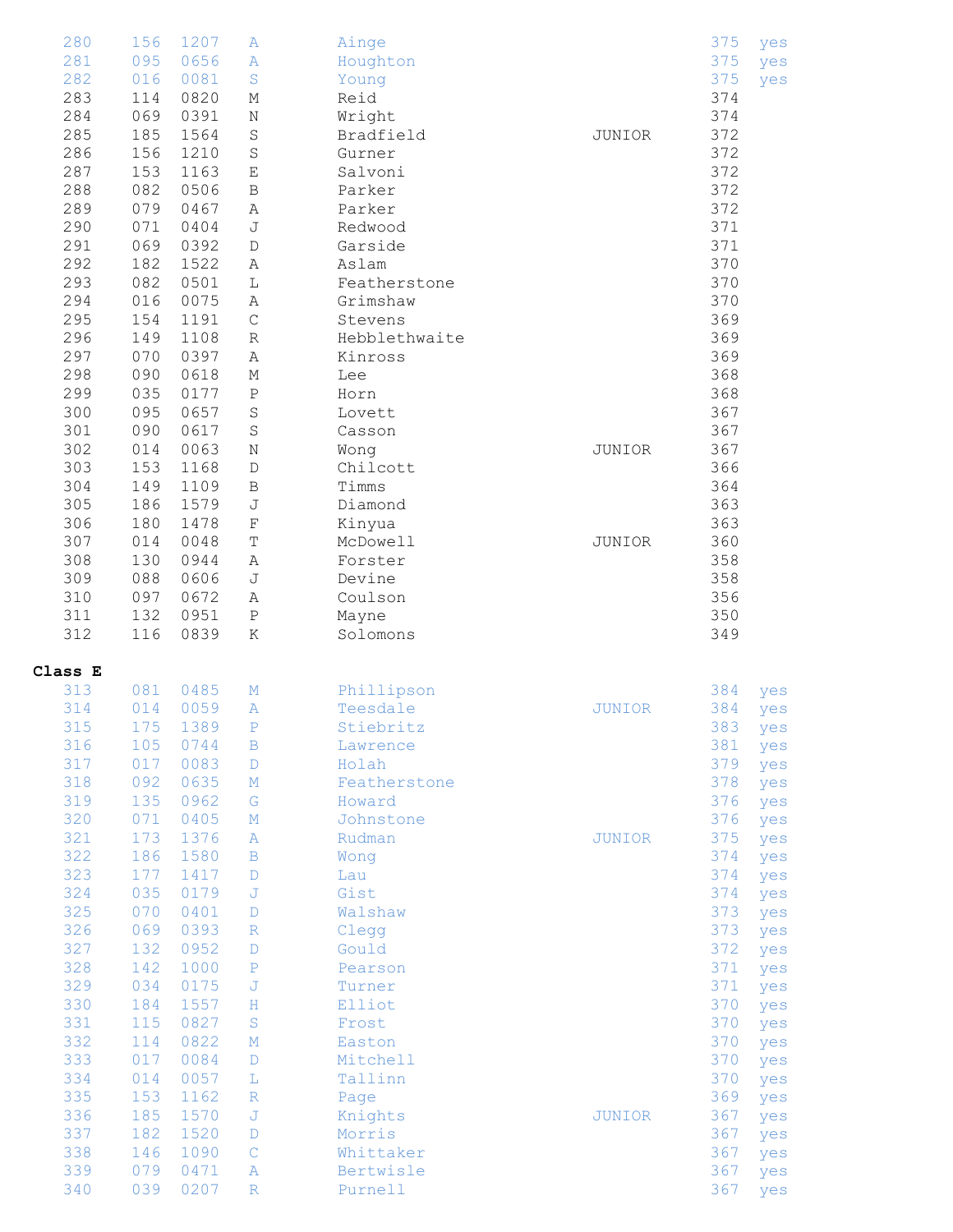| 341     | 017 | 0087 | A                  | Higgins       |               | 367 | yes |
|---------|-----|------|--------------------|---------------|---------------|-----|-----|
| 342     | 014 | 0041 | Α                  | Fung          | <b>JUNIOR</b> | 367 | yes |
|         |     |      |                    |               |               |     |     |
| 343     | 149 | 1111 | G                  | Hunt          |               | 366 | yes |
| 344     | 014 | 0035 | G                  | Baker         | <b>JUNIOR</b> | 365 | yes |
| 345     | 153 | 1166 | G                  | <b>Boyles</b> |               | 364 | yes |
| 346     | 174 | 1384 | $\mathbb M$        | Simmons       |               | 363 | yes |
| 347     | 180 | 1475 | I                  |               |               | 360 |     |
|         |     |      |                    | Wanjiku       |               |     | yes |
| 348     | 135 | 0961 | D                  | Attwood       |               | 360 | yes |
| 349     | 098 | 0677 | K                  | Green         |               | 360 | yes |
| 350     | 035 | 0180 | $\mathbb R$        | Masters       |               | 360 | yes |
| 351     | 180 | 1469 | Μ                  | Chepkirui     |               | 359 |     |
|         |     |      |                    |               |               |     |     |
| 352     | 174 | 1382 | D                  | Reeves        |               | 359 |     |
| 353     | 153 | 1165 | Α                  | Boyles        |               | 359 |     |
| 354     | 184 | 1539 | $\rm S$            | Flowers       |               | 358 |     |
| 355     | 107 | 0751 | Η                  | Nicholson     |               | 358 |     |
| 356     | 135 | 0963 | М                  | Dobie         |               | 356 |     |
|         | 052 |      |                    |               |               |     |     |
| 357     |     | 0302 | $\rm S$            | Campbell      | JUNIOR        | 356 |     |
| 358     | 079 | 0475 | $\rm S$            | Hussey        |               | 354 |     |
| 359     | 035 | 0182 | М                  | Cowley        |               | 354 |     |
| 360     | 115 | 0828 | W                  | Frost         | JUNIOR        | 353 |     |
| 361     | 074 | 0413 | D                  | Dignan        | JUNIOR        | 353 |     |
|         |     |      |                    |               |               |     |     |
| 362     | 114 | 0823 | $\mathsf C$        | Easton        |               | 348 |     |
| 363     | 115 | 0826 | L                  | Sables        |               | 346 |     |
| 364     | 114 | 0817 | $\bigcirc$         | Jennings      |               | 346 |     |
| 365     | 082 | 0507 | $\rm S$            | Walker        |               | 344 |     |
| 366     | 014 | 0047 |                    |               | JUNIOR        | 336 |     |
|         |     |      | Α                  | Kan           |               |     |     |
| 367     | 149 | 1110 | T                  | Evans         | JUNIOR        | 334 |     |
| 368     | 115 | 0825 | М                  | Sables        |               | 327 |     |
| 369     | 186 | 1581 | $\mathsf C$        | Lister        |               | 321 |     |
|         |     |      |                    |               |               |     |     |
|         |     |      |                    |               |               |     |     |
| Class F |     |      |                    |               |               |     |     |
| 370     | 016 | 0080 | R                  | Williams      |               | 376 | yes |
| 371     | 154 | 1194 | J                  | Brooker       |               | 375 | yes |
| 372     | 052 | 0308 | Α                  | Fleming       | <b>JUNIOR</b> | 369 | yes |
| 373     | 185 | 1571 | т                  | Knights       |               | 365 |     |
|         |     |      |                    |               |               |     | yes |
| 374     | 153 | 1172 | Ρ                  | McBride       |               | 365 | yes |
| 375     | 153 | 1171 | $\mathsf{C}$       | Gilmore       |               | 365 | yes |
| 376     | 154 | 1193 | $\, {\mathbb P}$   | Crittell      |               | 364 | yes |
| 377     | 014 | 0036 | $\mathbf M$        | Bartlette     | JUNIOR        | 363 | yes |
| 378     | 148 | 1101 | $\rm S$            | Cushing       |               | 362 | yes |
|         |     |      |                    |               |               |     |     |
| 379     | 177 | 1422 | $\rm S$            | Peng          |               | 361 | yes |
| 380     | 149 | 1112 | $\mathbb T$        | Hebblethwaite | <b>JUNIOR</b> | 361 | yes |
| 381     | 105 | 0745 | $\, {\bf A}$       | Spiller       |               | 361 | yes |
| 382     | 039 | 0209 | $\mathsf C$        | <b>Bett</b>   | <b>JUNIOR</b> | 361 | yes |
| 383     | 184 | 1562 | $\rm{Z}$           | De Menezes    |               | 359 | yes |
| 384     |     |      |                    | Swain         |               |     |     |
|         | 153 | 1170 | $\mathbf{E}% _{0}$ |               |               | 357 | yes |
| 385     | 184 | 1540 | A                  | De Menzies    | <b>JUNIOR</b> | 355 | yes |
| 386     | 079 | 0469 | $\, {\bf P}$       | Bertwisle     |               | 355 | yes |
| 387     | 185 | 1567 | L                  | Feeley        |               | 352 | yes |
| 388     | 176 | 1396 | Α                  | Robinson      |               | 352 | yes |
|         |     |      |                    |               |               |     |     |
| 389     | 052 | 0314 | $\, {\bf A}$       | Lovlekar      | <b>JUNIOR</b> | 351 | yes |
| 390     | 177 | 1415 | $\mathbb R$        | Soh           |               | 350 | yes |
| 391     | 153 | 1169 | $\rm S$            | Towers        |               | 348 | yes |
| 392     | 153 | 1167 | A J                | Williams      |               | 348 | yes |
| 393     | 014 | 0043 | $\mathbf N$        | Ho            | <b>JUNIOR</b> | 348 |     |
|         |     |      |                    |               |               |     | yes |
| 394     | 182 | 1499 | $\, {\bf P}$       | Jendrzejewski |               | 347 |     |
| 395     | 177 | 1420 | $\bigcirc$         | Singh         |               | 346 |     |
| 396     | 177 | 1413 | $\mathbf S$        | Cong          |               | 343 |     |
| 397     | 039 | 0208 | L                  | Hancock       | JUNIOR        | 339 |     |
| 398     | 090 | 0619 |                    |               | JUNIOR        | 338 |     |
|         |     |      | Α                  | Upshall       |               |     |     |
| 399     | 177 | 1410 | М                  | Tolley        |               | 331 |     |
| 400     | 077 | 0438 | $\mathbb T$        | Bailey        | JUNIOR        | 328 |     |
| 401     | 076 | 0430 | $\, {\mathbb R}$   | Chapman       |               | 328 |     |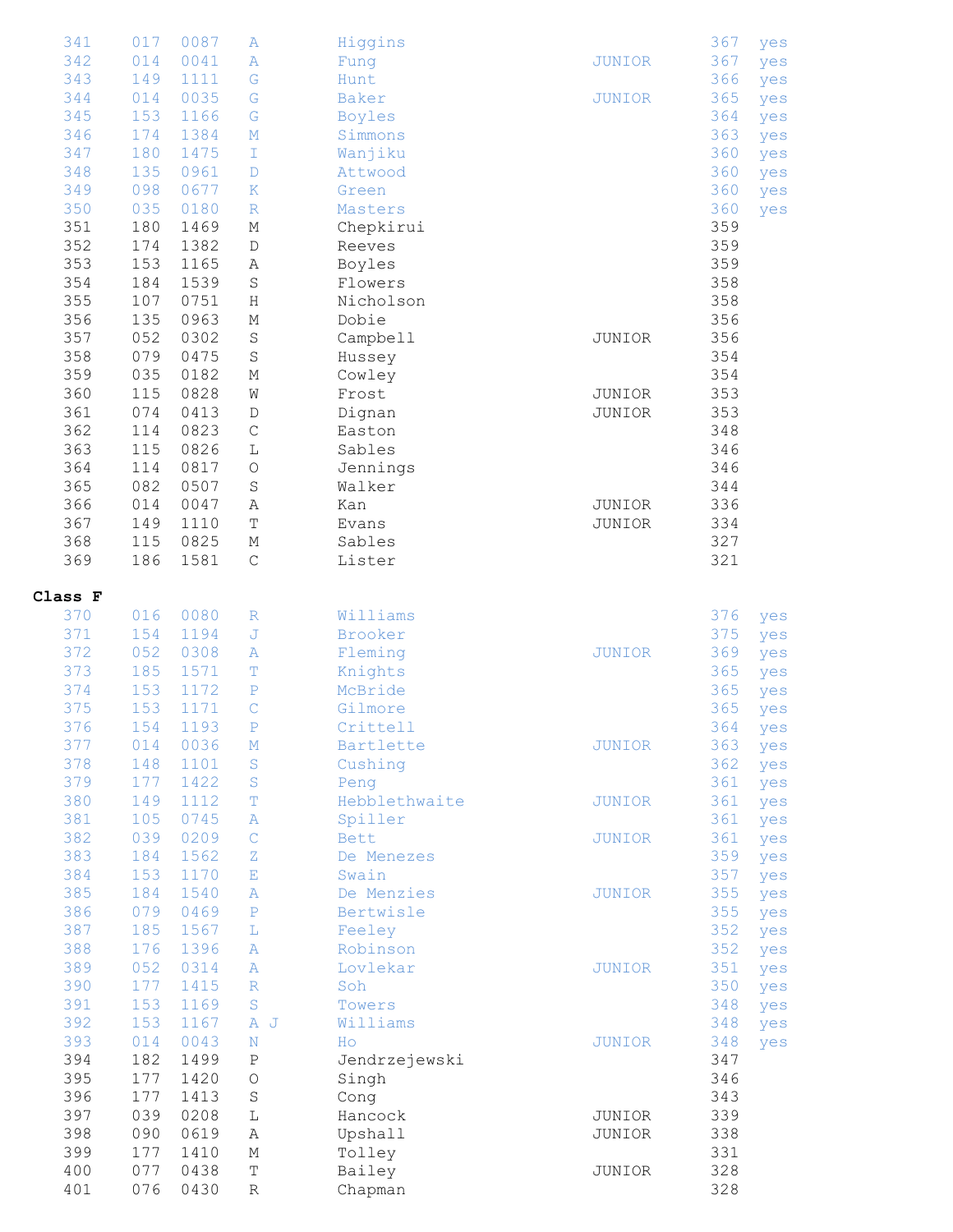| 402 | 079   | 0474 |   | Elliot   | 323 |
|-----|-------|------|---|----------|-----|
| 403 | 052   | 0307 |   | Shemetov | 320 |
| 404 | 185   | 1569 | G | Knights  | 319 |
| 405 | 174   | 1386 | А | Fallows  | 319 |
| 406 | N 69. | 0394 |   | Rotheram | 303 |
|     |       |      |   |          |     |

#### **20 Yard Pistol**

|                  | Reg<br>No | Comp<br>No | Initials      | Surname                                |                                  | Total | Rd 2<br>Qual |
|------------------|-----------|------------|---------------|----------------------------------------|----------------------------------|-------|--------------|
| Class A          |           |            |               |                                        |                                  |       |              |
| $1\,$            | 094       | 0644       | A             | Syms                                   |                                  | 380   | yes          |
| $\overline{c}$   | 164       | 1298       | $\mathbf P$   | Voitiukevicius                         |                                  | 378   | yes          |
| 3                | 143       | 1028       | S             | Allen Jnr                              | <b>JUNIOR</b>                    | 377   | yes          |
| 4                | 144       | 1054       | М             | <b>Burdass</b>                         |                                  | 376   | yes          |
| 5                | 075       | 0414       | ${\bf P}$     | Holdstock                              |                                  | 374   | yes          |
| 6                | 164       | 1302       | $\rm K$       | Voitiukevicius                         |                                  | 373   | yes          |
| 7                | 151       | 1118       | D             | Stocks                                 |                                  | 368   | yes          |
| $\boldsymbol{8}$ | 155       | 1200       | J             | Baker                                  |                                  | 365   | yes          |
| $\overline{9}$   | 094       | 0645       | $\mathsf{C}$  | <b>Breach</b>                          |                                  | 358   | yes          |
| 10               | 022       | 0106       | S             | Giles                                  |                                  | 353   | yes          |
| 11               | 047       | 0252       | М             | Jupp                                   |                                  | 351   |              |
| 12               | 128       | 0931       | Ι             | Nuckley                                |                                  | 349   |              |
| 13               | 155       | 1199       | D             | Hall                                   |                                  | 343   |              |
| 14               | 087       | 0605       | R             | Shaw                                   |                                  | 337   |              |
| 15               | 062       | 0361       | Α             | Lewis                                  |                                  | 307   |              |
| 16               | 067       | 0378       | Α             | Cross                                  |                                  | 281   |              |
| Class B          |           |            |               |                                        |                                  |       |              |
| 17               | 083       | 0520       | F             | Parry                                  |                                  | 361   | yes          |
| 18               | 031       | 0164       | $_{\rm N}$    | Carter                                 |                                  | 357   | yes          |
| 19               | 083       | 0513       | $\mathbf P$   | Jackson                                |                                  | 352   | yes          |
| 20               | 109       | 0776       | $\mathsf C$   | Magson                                 |                                  | 342   | yes          |
| 21               | 137       | 0967       | $\rm S$       | Trevithick                             |                                  | 335   | yes          |
| 22               | 143       | 1026       | A             | Henham                                 |                                  | 334   | yes          |
| 23               | 137       | 0966       | $\mathbb D$   | Gilbert-Harris                         |                                  | 332   |              |
| 24               | 143       | 1027       | L             | Parsons                                |                                  | 315   |              |
| 25               | 109       | 0775       | Α             | Bowman                                 |                                  | 291   |              |
| 26               | 083       | 0517       | J             | Lloyd                                  |                                  | 290   |              |
| Class C          |           |            |               |                                        |                                  |       |              |
| 27               | 075       | 0415       | S             | Moore                                  |                                  | 361   | yes          |
| 28               | 077       | 0443       | D             | Poxon                                  |                                  | 322   | yes          |
| 29               | 099       | 0691       | т             | <b>Briggs</b>                          |                                  | 320   | yes          |
| 30               | 144       | 1055       | J             | Twyford                                |                                  | 313   | yes          |
| 31               | 179       | 1429       | ${\mathbf P}$ | Cox                                    |                                  | 312   | yes          |
| 32               | 098       | 0678       | J             | McLeod                                 |                                  | 310   | yes          |
| 33               | 022       | 0103       | D             | Beaumont                               |                                  | 298   | yes          |
| 34               | 137       | 0968       | D             | Ellsmore                               |                                  | 296   |              |
| 35               | 094       | 0646       | D             | Simpson                                |                                  | 290   |              |
| 36               | 179       | 1442       | T             | Reeves                                 |                                  | 259   |              |
| 37               | 137       | 0969       | Ε             | Thornton                               | JUNIOR                           | 257   |              |
| =====            |           |            |               | ====================================== | ================================ |       |              |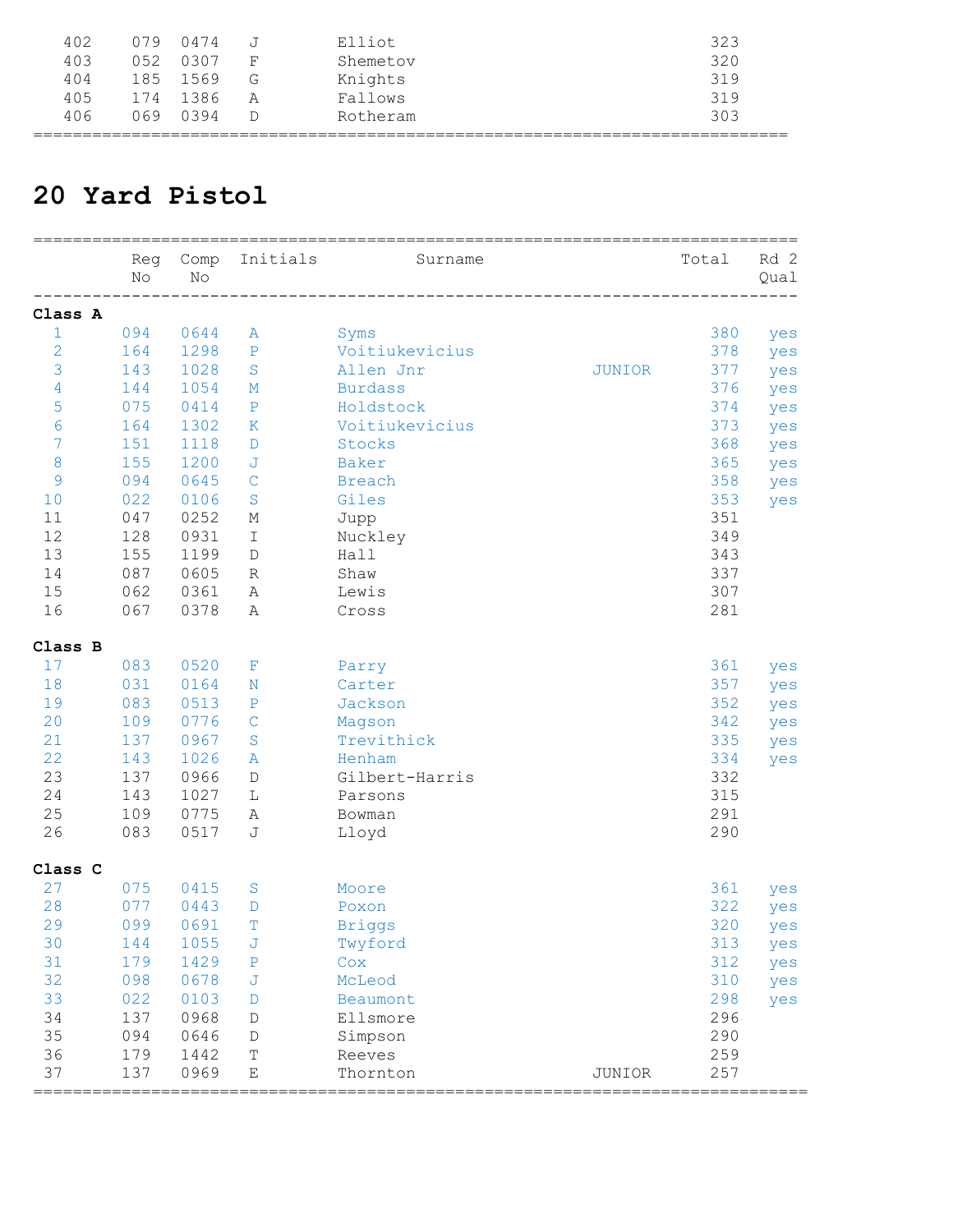#### **LSR Precision**

|                | Reg<br>No | Comp<br>No | Initials                      | Surname        | Total | Rd 2<br>Qual |
|----------------|-----------|------------|-------------------------------|----------------|-------|--------------|
| Class A        |           |            |                               |                |       |              |
| 1              | 026       | 0120       | $\mathbb R$                   | <b>Brown</b>   | 394   | yes          |
| $\overline{c}$ | 110       | 0784       | $\mathsf{C}^-$<br>$\mathbb R$ | Ward           | 393   | yes          |
| 3              | 075       | 0416       | W                             | Kerins         | 393   | yes          |
| 4              | 064       | 0371       | L.                            | Eklund         | 391   | yes          |
| 5              | 144       | 1056       | N                             | Harvey         | 390   | yes          |
| 6              | 006       | 0010       | $\mathbb A$<br>$\mathbf P$    | <b>Brookes</b> | 389   | yes          |
| 7              | 160       | 1223       | $\, {\bf P}$                  | Chappell       | 388   | yes          |
| 8              | 118       | 0850       | T                             | Cox            | 388   | yes          |
| 9              | 051       | 0283       | $\mathcal{C}$                 | Abbs           | 387   | yes          |
| 10             | 026       | 0121       | М                             | Mepham         | 384   | yes          |
| 11             | 116       | 0841       | Κ                             | Freiter        | 383   | yes          |
| 12             | 179       | 1448       | Ζ                             | Godsell        | 381   | yes          |
| 13             | 118       | 0851       | S                             | McNulty        | 381   | yes          |
| 14             | 026       | 0122       | S                             | Farrant        | 381   | yes          |
| 15             | 063       | 0367       | $\rm S$                       | Forsyth        | 379   | yes          |
| 16             | 036       | 0192       | C                             | Jones          | 378   | yes          |
| 17             | 142       | 1005       | $\mathbb R$                   | Eckhardt       | 377   | yes          |
| 18             | 137       | 0970       | $\mathbb R$                   | Cornish        | 377   | yes          |
| 19             | 081       | 0482       | $\mathbf C$                   | Hudson         | 377   | yes          |
| 20             | 087       | 0596       | $\, {\bf P}$                  | Ward           | 374   | yes          |
| 21             | 142       | 1003       | R                             | Meadows        | 373   |              |
| 22             | 081       | 0487       | N                             | Butler         | 371   |              |
| 23             | 139       | 0977       | Α                             | Warren         | 370   |              |
| 24             | 026       | 0123       | Ζ                             | Mepham         | 370   |              |
| 25             | 099       | 0700       | Т                             | <b>Briggs</b>  | 369   |              |
| 26             | 179       | 1449       | G                             | Sowerby        | 367   |              |
| 27             | 110       | 0787       | Α                             | Wilson         | 367   |              |
| 28             | 115       | 0830       | D                             | Coombes        | 366   |              |
| 29             | 039       | 0211       | R                             | Hankey         | 362   |              |
| 30             | 178       | 1424       | Т                             | Young          | 361   |              |
| 31             | 185       | 1573       | $\mathsf C$                   | Stone          | 359   |              |
| 32             | 039       | 0210       | $\, {\mathbb R}$              | Askew          | 356   |              |
| 33             | 179       | 1430       | P                             | Cox            | 355   |              |
| 34             | 139       | 0978       | $\rm S$                       | Roberts        | 349   |              |
| Class B        |           |            |                               |                |       |              |
| 35             | 160       | 1226       | $\mathbb R$                   | Quinn          | 382   | yes          |
| 36             | 179       | 1451       | J                             | Woolls         | 379   | yes          |
| 37             | 143       | 1029       | B                             | Jones          | 379   | yes          |
| 38             | 137       | 0971       | $\mathbb{R}$                  | Ellsmore       | 378   | yes          |
| 39             | 137       | 0972       | D                             | Nowell         | 373   | yes          |
| 40             | 098       | 0679       | H                             | Harris         | 373   | yes          |
| 41             | 040       | 0220       | $\mathbb F$                   | Choudry        | 372   | yes          |
| 42             | 125       | 0915       | $\mathbb R$                   | Clapham        | 371   | yes          |
| 43             | 179       | 1439       | ${\mathbb G}$                 | Lasseter       | 370   | yes          |
| 44             | 163       | 1297       | $\, {\rm H}$                  | Taylor         | 370   | yes          |
| 45             | 036       | 0188       | $\mathbb D$                   | Ingram         | 369   | yes          |
| 46             | 045       | 0243       | $\mathbb R$                   | Knowles        | 367   | yes          |
| 47             | 184       | 1545       | $\mathbb{D}$                  | Leask          | 365   | yes          |
| 48             | 142       | 1006       | $\mathbf N$                   | Pratt          | 365   | yes          |
| 49             | 134       | 0958       | $\mathbf M$                   | Peck           | 365   | yes          |
| 50             | 123       | 0906       | $\mathbf M$                   | Martin         | 364   | yes          |
| 51             | 178       | 1426       | ${\mathbb G}$                 | Duff           | 363   | yes          |
| 52             | 118       | 0852       | $\, {\bf B}$                  | Archer         | 363   | yes          |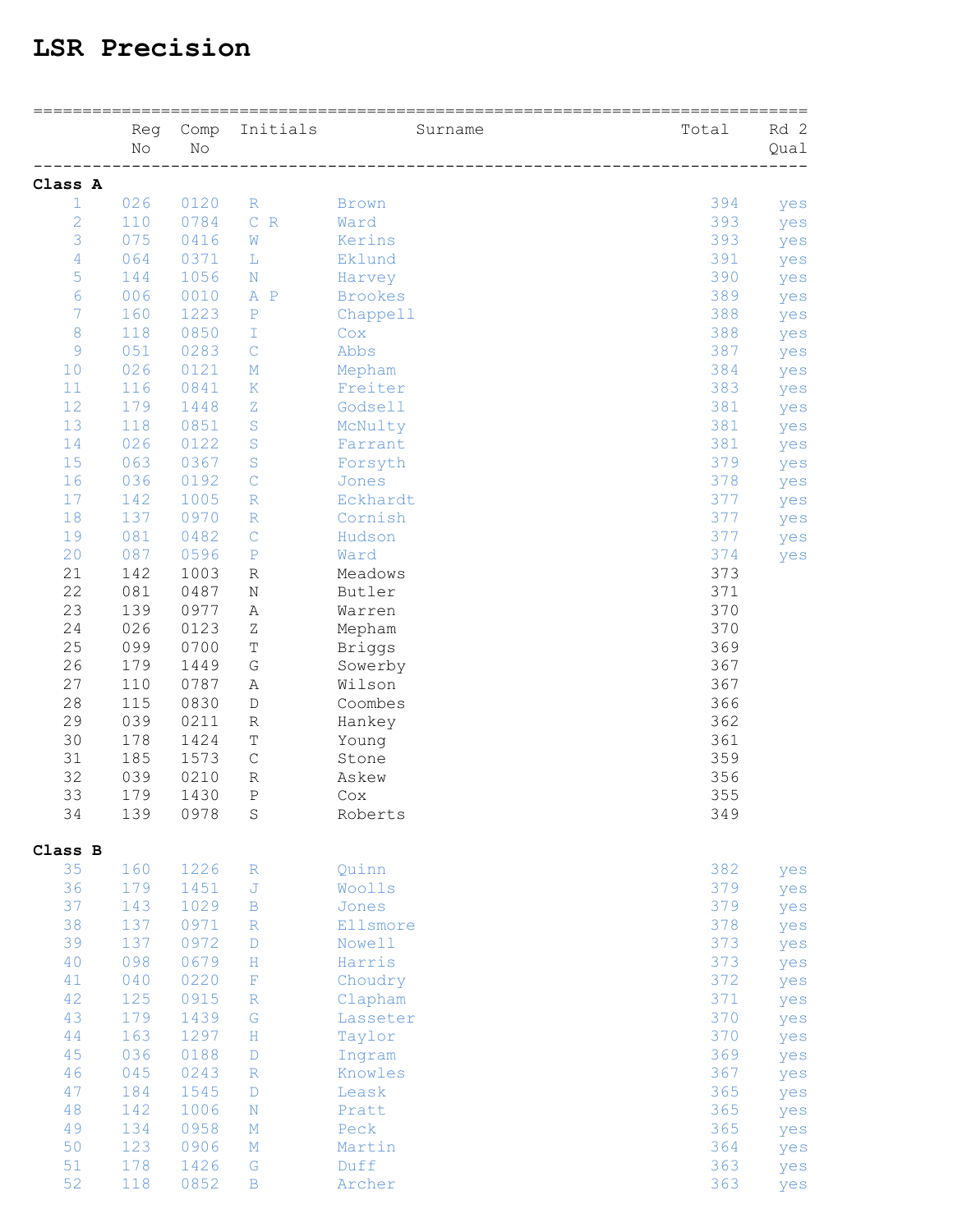| 53<br>54<br>55<br>56<br>57<br>58<br>59<br>60<br>61<br>62<br>63<br>64<br>65<br>66<br>67<br>68<br>69<br>70<br>71 | 062<br>026<br>153<br>112<br>098<br>026<br>036<br>085<br>026<br>140<br>067<br>011<br>143<br>115<br>081<br>063<br>036<br>112<br>026 | 0359<br>0127<br>1176<br>0812<br>0680<br>0125<br>0190<br>0585<br>0124<br>0980<br>0377<br>0028<br>1032<br>0831<br>0489<br>0368<br>0185<br>0811<br>0126 | G<br>$\mathbb{A}$<br>J<br>G<br>$\mathsf C$<br>A<br>М<br>$\mathbb J$<br>$\mathbf C$<br>М<br>Α<br>$\rm S$<br>$\mathbb R$<br>$\, {\bf B}$<br>$\mathbb D$<br>D<br>L<br>$\mathbbm{I}$<br>$\rm S$ | Moffatt<br>Billings<br>Boulton<br>Austin-Head<br>Hill<br>Dalziel<br>McLeish<br>Showler<br>Cornford<br>Davies<br>Cross<br>Dodds<br>Willing<br>Wells<br>Shears<br>Truscott<br>Gregory<br>Bartlett<br>Scott |               | 363<br>362<br>360<br>358<br>358<br>358<br>357<br>354<br>353<br>352<br>351<br>351<br>348<br>348<br>347<br>343<br>343<br>342<br>333 | yes<br>yes<br>yes<br>yes<br>yes<br>yes |
|----------------------------------------------------------------------------------------------------------------|-----------------------------------------------------------------------------------------------------------------------------------|------------------------------------------------------------------------------------------------------------------------------------------------------|---------------------------------------------------------------------------------------------------------------------------------------------------------------------------------------------|----------------------------------------------------------------------------------------------------------------------------------------------------------------------------------------------------------|---------------|-----------------------------------------------------------------------------------------------------------------------------------|----------------------------------------|
| Class C                                                                                                        |                                                                                                                                   |                                                                                                                                                      |                                                                                                                                                                                             |                                                                                                                                                                                                          |               |                                                                                                                                   |                                        |
| 72                                                                                                             | 085                                                                                                                               | 0559                                                                                                                                                 | $\, {\bf P}$                                                                                                                                                                                | Bilton                                                                                                                                                                                                   |               | 371                                                                                                                               | yes                                    |
| 73                                                                                                             | 121                                                                                                                               | 0887                                                                                                                                                 | J                                                                                                                                                                                           | Woracker                                                                                                                                                                                                 |               | 366                                                                                                                               | yes                                    |
| 74                                                                                                             | 098                                                                                                                               | 0681                                                                                                                                                 | $\mathbb J$                                                                                                                                                                                 | Harris                                                                                                                                                                                                   |               | 366                                                                                                                               | yes                                    |
| 75                                                                                                             | 036                                                                                                                               | 0189                                                                                                                                                 | $\rm K$                                                                                                                                                                                     | Ingram                                                                                                                                                                                                   |               | 366                                                                                                                               | yes                                    |
| 76                                                                                                             | 143                                                                                                                               | 1030                                                                                                                                                 | $\mathbb J$                                                                                                                                                                                 | Hendy                                                                                                                                                                                                    |               | 364                                                                                                                               | yes                                    |
| 77                                                                                                             | 110                                                                                                                               | 0791                                                                                                                                                 | $\rm K$                                                                                                                                                                                     | Doddington                                                                                                                                                                                               |               | 362                                                                                                                               | yes                                    |
| 78                                                                                                             | 037                                                                                                                               | 0195                                                                                                                                                 | $\mathbf C$                                                                                                                                                                                 | Waldron                                                                                                                                                                                                  |               | 360                                                                                                                               | yes                                    |
| 79                                                                                                             | 179                                                                                                                               | 1428                                                                                                                                                 | $\, {\bf P}$                                                                                                                                                                                | Knowles                                                                                                                                                                                                  |               | 357                                                                                                                               | yes                                    |
| 80                                                                                                             | 110                                                                                                                               | 0793                                                                                                                                                 | $\, {\bf A}$                                                                                                                                                                                | Glister                                                                                                                                                                                                  |               | 354                                                                                                                               | yes                                    |
| 81                                                                                                             | 143                                                                                                                               | 1034                                                                                                                                                 | A                                                                                                                                                                                           | <b>Bessell</b>                                                                                                                                                                                           |               | 351                                                                                                                               | yes                                    |
| 82                                                                                                             | 109                                                                                                                               | 0777                                                                                                                                                 | $\, {\bf A}$                                                                                                                                                                                | Bowman                                                                                                                                                                                                   |               | 348                                                                                                                               | yes                                    |
| 83                                                                                                             | 099                                                                                                                               | 0694                                                                                                                                                 | $\, {\bf B}$                                                                                                                                                                                | Cushion                                                                                                                                                                                                  |               | 348                                                                                                                               | yes                                    |
| 84                                                                                                             | 184                                                                                                                               | 1559                                                                                                                                                 | $\mathbf B$                                                                                                                                                                                 | Walker                                                                                                                                                                                                   |               | 347                                                                                                                               | yes                                    |
| 85                                                                                                             | 184                                                                                                                               | 1544                                                                                                                                                 | W                                                                                                                                                                                           | Clarke                                                                                                                                                                                                   | <b>JUNIOR</b> | 347                                                                                                                               | yes                                    |
| 86                                                                                                             | 139                                                                                                                               | 0979                                                                                                                                                 | М                                                                                                                                                                                           | Stone                                                                                                                                                                                                    |               | 347                                                                                                                               | yes                                    |
| 87                                                                                                             | 112                                                                                                                               | 0813                                                                                                                                                 | $\mathbb D$                                                                                                                                                                                 | Ringer                                                                                                                                                                                                   |               | 346                                                                                                                               | yes                                    |
| 88                                                                                                             | 107                                                                                                                               | 0763                                                                                                                                                 | $\mathbb{D}$                                                                                                                                                                                | Crayford                                                                                                                                                                                                 |               | 345                                                                                                                               | yes                                    |
| 89                                                                                                             | 143                                                                                                                               | 1031                                                                                                                                                 | $\mathbf P$                                                                                                                                                                                 | Simmons-Coleman                                                                                                                                                                                          |               | 343                                                                                                                               |                                        |
| 90                                                                                                             | 036                                                                                                                               | 0186                                                                                                                                                 | Κ                                                                                                                                                                                           | Swift                                                                                                                                                                                                    |               | 341                                                                                                                               |                                        |
| 91                                                                                                             | 143                                                                                                                               | 1033                                                                                                                                                 | $\mathbb J$                                                                                                                                                                                 | Lockwood                                                                                                                                                                                                 |               | 340                                                                                                                               |                                        |
| 92                                                                                                             | 161                                                                                                                               | 1263                                                                                                                                                 | Α                                                                                                                                                                                           | Elgar                                                                                                                                                                                                    |               | 333                                                                                                                               |                                        |
| 93                                                                                                             | 109                                                                                                                               | 0778                                                                                                                                                 | $\mathsf C$                                                                                                                                                                                 | Magson                                                                                                                                                                                                   |               | 330                                                                                                                               |                                        |
| 94                                                                                                             | 134                                                                                                                               | 0957                                                                                                                                                 | $\mathbf S$                                                                                                                                                                                 | Cousins                                                                                                                                                                                                  |               | 329                                                                                                                               |                                        |
| 95                                                                                                             | 026                                                                                                                               | 0131                                                                                                                                                 | $\mathbf C$                                                                                                                                                                                 | Mepham                                                                                                                                                                                                   | JUNIOR        | 328                                                                                                                               |                                        |
| 96                                                                                                             | 153                                                                                                                               | 1179                                                                                                                                                 | $\rm S$                                                                                                                                                                                     | Dalziel                                                                                                                                                                                                  |               | 277                                                                                                                               |                                        |
|                                                                                                                |                                                                                                                                   |                                                                                                                                                      |                                                                                                                                                                                             |                                                                                                                                                                                                          |               |                                                                                                                                   |                                        |
| Class D                                                                                                        |                                                                                                                                   |                                                                                                                                                      |                                                                                                                                                                                             |                                                                                                                                                                                                          |               |                                                                                                                                   |                                        |
| 97                                                                                                             | 041                                                                                                                               | 0233                                                                                                                                                 | $\mathbf P$                                                                                                                                                                                 | Boothroyd                                                                                                                                                                                                |               | 375                                                                                                                               | yes                                    |
| 98                                                                                                             | 107                                                                                                                               | 0764                                                                                                                                                 | S                                                                                                                                                                                           | Hill                                                                                                                                                                                                     |               | 369                                                                                                                               | yes                                    |
| 99                                                                                                             | 180                                                                                                                               | 1485                                                                                                                                                 | D                                                                                                                                                                                           | Shah                                                                                                                                                                                                     |               | 358                                                                                                                               | yes                                    |
| 100                                                                                                            | 121                                                                                                                               | 0886                                                                                                                                                 | J                                                                                                                                                                                           | Appleton                                                                                                                                                                                                 |               | 353                                                                                                                               | yes                                    |
| 101                                                                                                            | 031                                                                                                                               | 0165                                                                                                                                                 | N                                                                                                                                                                                           | Carter                                                                                                                                                                                                   |               | 352                                                                                                                               | yes                                    |
| 102                                                                                                            | 184                                                                                                                               | 1563                                                                                                                                                 | G                                                                                                                                                                                           | <b>Evans</b>                                                                                                                                                                                             |               | 350                                                                                                                               | yes                                    |
| 103                                                                                                            | 125                                                                                                                               | 0916                                                                                                                                                 | N                                                                                                                                                                                           | Barnard                                                                                                                                                                                                  |               | 349                                                                                                                               | yes                                    |
| 104                                                                                                            | 177                                                                                                                               | 1423                                                                                                                                                 | W                                                                                                                                                                                           | Hsu                                                                                                                                                                                                      |               | 341                                                                                                                               | yes                                    |
| 105                                                                                                            | 099                                                                                                                               | 0698                                                                                                                                                 | Α                                                                                                                                                                                           | Oikonumou                                                                                                                                                                                                |               | 338                                                                                                                               | yes                                    |
| 106                                                                                                            | 125                                                                                                                               | 0917                                                                                                                                                 | G                                                                                                                                                                                           | Ferguson                                                                                                                                                                                                 |               | 336                                                                                                                               | yes                                    |
| 107                                                                                                            | 036                                                                                                                               | 0184                                                                                                                                                 | $\, {\bf P}$                                                                                                                                                                                | Horn                                                                                                                                                                                                     |               | 335                                                                                                                               | yes                                    |
| 108                                                                                                            | 026                                                                                                                               | 0128                                                                                                                                                 | $\mathbf M$                                                                                                                                                                                 | Gibbons                                                                                                                                                                                                  |               | 334                                                                                                                               | yes                                    |
| 109                                                                                                            | 087                                                                                                                               | 0599                                                                                                                                                 | J                                                                                                                                                                                           | Bartlam                                                                                                                                                                                                  |               | 333                                                                                                                               | yes                                    |
| 110                                                                                                            | 026                                                                                                                               | 0129                                                                                                                                                 | I                                                                                                                                                                                           | Morrison                                                                                                                                                                                                 |               | 333                                                                                                                               | yes                                    |
| 111                                                                                                            | 036                                                                                                                               | 0187                                                                                                                                                 | $\mathbf B$                                                                                                                                                                                 | Redgrave                                                                                                                                                                                                 |               | 330                                                                                                                               | yes                                    |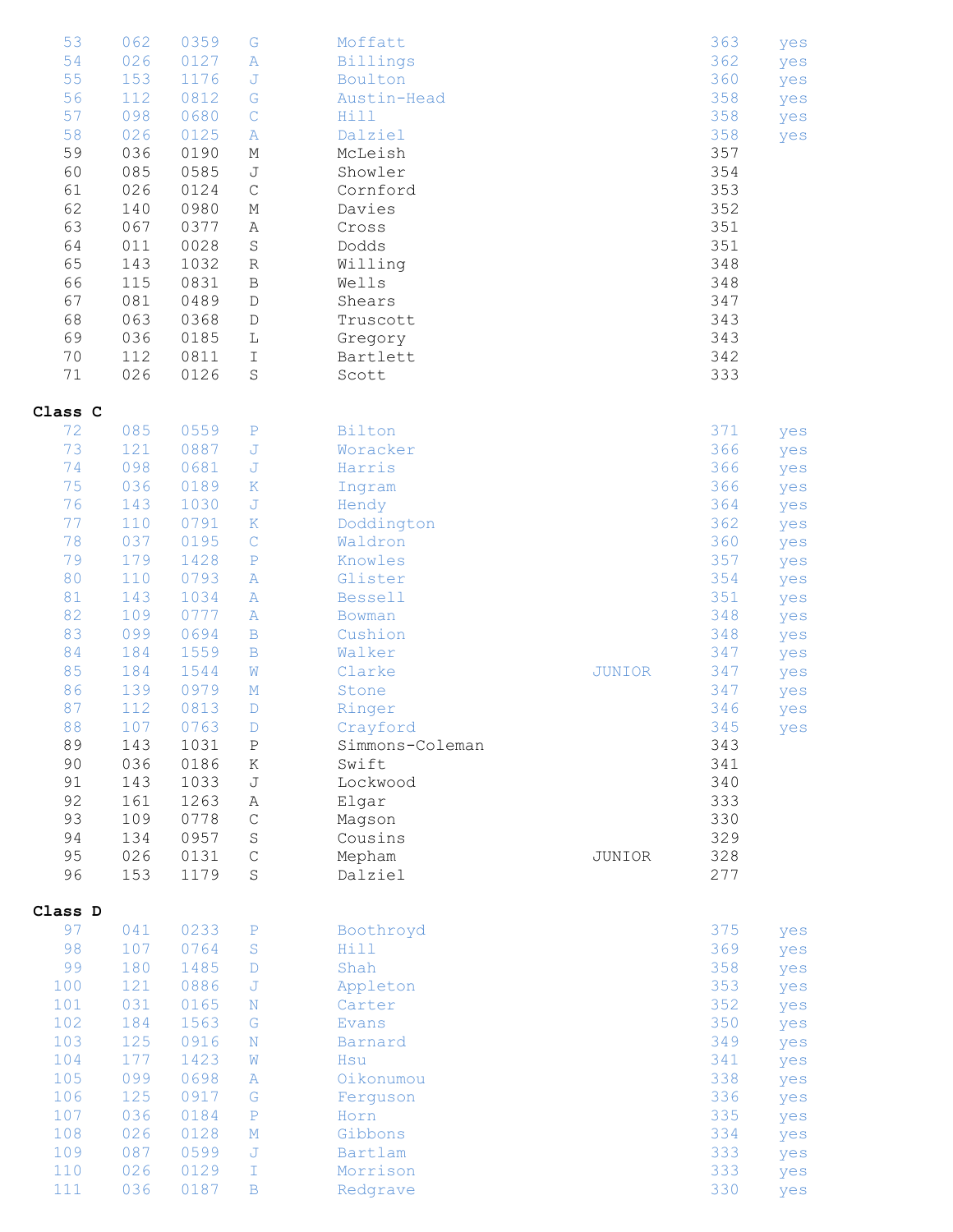| 112 | 184 | 1542 |   | Simms    |        | 323 | yes |
|-----|-----|------|---|----------|--------|-----|-----|
| 113 | 152 | 1153 | A | Morgan   |        | 319 | yes |
| 114 | 121 | 0888 | B | Tucker   |        | 317 |     |
| 115 | 036 | 0191 | R | Burch    |        | 317 |     |
| 116 | 062 | 0362 | Α | Lewis    |        | 315 |     |
| 117 | 153 | 1175 | C | Gilmore  |        | 313 |     |
| 118 | 184 | 1543 | Α | Swinton  |        | 311 |     |
| 119 | 123 | 0907 | R | Dowdall  |        | 305 |     |
| 120 | 107 | 0762 | М | Barnett  |        | 291 |     |
| 121 | 137 | 0973 | М | Thornton | JUNIOR | 288 |     |
| 122 | 184 | 1558 | R | Hoad     |        | 285 |     |
|     |     |      |   |          |        |     |     |

#### **LSR Timed**

|                | Reg<br>No | Comp<br>No | Initials     | Surname         | Total | Rd 2<br>Qual |
|----------------|-----------|------------|--------------|-----------------|-------|--------------|
| Class A        |           |            |              |                 |       |              |
| $\mathbf{1}$   | 075       | 0417       | W            | Kerins          | 587   | yes          |
| $\mathbf{2}$   | 160       | 1227       | $\mathbf{P}$ | Chappell        | 583   | yes          |
| 3              | 110       | 0785       | C R          | Ward            | 574   | yes          |
| $\sqrt{4}$     | 051       | 0280       | $\mathsf{C}$ | Abbs            | 574   | yes          |
| 5              | 118       | 0854       | S            | McNulty         | 568   | yes          |
| 6              | 118       | 0853       | T            | Cox             | 559   | yes          |
| $\overline{7}$ | 026       | 0132       | М            | Mepham          | 559   | yes          |
| $\,8\,$        | 143       | 1035       | $\, {\bf B}$ | Jones           | 551   | yes          |
| $\mathsf 9$    | 087       | 0600       | $\rm P$      | Ward            | 548   |              |
| 10             | 142       | 1008       | R            | Meadows         | 545   |              |
| 11             | 134       | 0956       | Α            | Waller          | 531   |              |
| 12             | 110       | 0788       | Α            | Wilson          | 526   |              |
| 13             | 099       | 0704       | B            | Cushion         | 454   |              |
| Class B        |           |            |              |                 |       |              |
| 14             | 045       | 0244       | $\mathbb R$  | Knowles         | 558   | yes          |
| 15             | 178       | 1427       | G            | Duff            | 552   | yes          |
| 16             | 178       | 1425       | $\mathbb T$  | Young           | 535   | yes          |
| 17             | 099       | 0705       | $\mathbb T$  | <b>Briggs</b>   | 529   | yes          |
| 18             | 039       | 0212       | $\mathbb R$  | Hankey          | 518   | yes          |
| 19             | 184       | 1547       | D            | Leask           | 514   | yes          |
| 20             | 026       | 0137       | Α            | Dalziel         | 509   | yes          |
| 21             | 001       | 0001       | G            | Sarin           | 508   | yes          |
| 22             | 143       | 1037       | Α            | Allan           | 504   |              |
| 23             | 184       | 1560       | B            | Walker          | 503   |              |
| 24             | 112       | 0814       | B            | Stratten        | 501   |              |
| $25$           | 153       | 1185       | J            | Boulton         | 497   |              |
| 26             | 026       | 0133       | S            | Scott           | 492   |              |
| Class C        |           |            |              |                 |       |              |
| 27             | 143       | 1036       | J            | Hendy           | 583   | yes          |
| 28             | 115       | 0832       | B            | Wells           | 542   | yes          |
| 29             | 031       | 0166       | N            | Carter          | 527   | yes          |
| 30             | 179       | 1431       | $\mathbf{P}$ | Cox             | 521   | yes          |
| 31             | 026       | 0136       | $\mathbb M$  | Gibbons         | 508   | yes          |
| 32             | 075       | 0418       | W            | Taylor          | 507   | yes          |
| 33             | 143       | 1038       | $\mathbf{P}$ | Simmons-Coleman | 487   | yes          |
| 34             | 087       | 0602       | J            | Bartlam         | 478   |              |
| 35             | 026       | 0134       | Α            | Billings        | 475   |              |
| 36             | 026       | 0135       | $\mathsf C$  | Cornford        | 467   |              |
| 37             | 153       | 1181       | $\mathsf C$  | Gilmore         | 445   |              |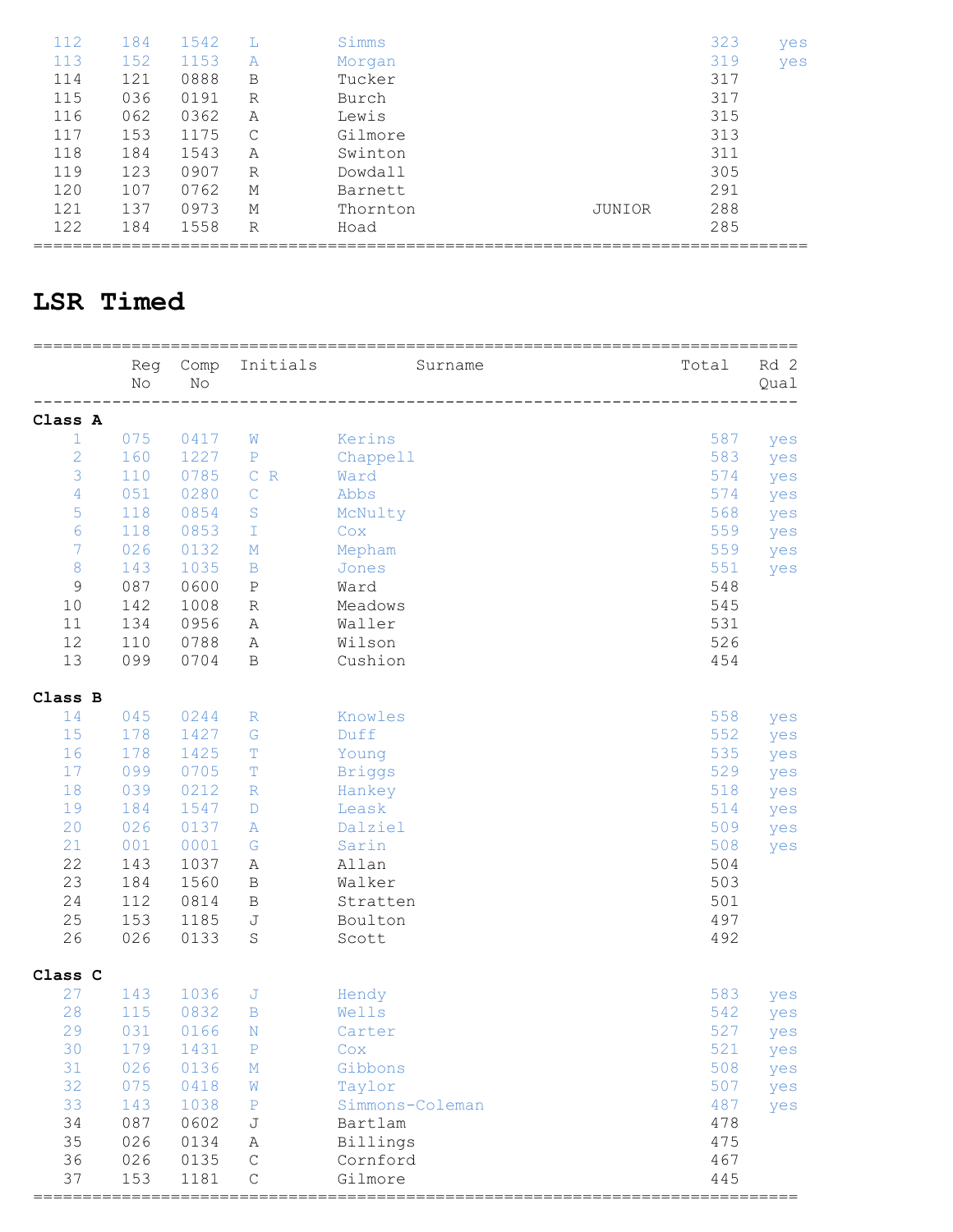#### **10m Air Rifle**

|                | Reg<br>No | Comp<br>No | Initials      | Surname         |               | Total | Rd 2<br>Qual |
|----------------|-----------|------------|---------------|-----------------|---------------|-------|--------------|
| Class A        |           |            |               |                 |               |       |              |
| $\mathbf{1}$   | 143       | 1039       | K             | Butler          |               | 392   | yes          |
| $\overline{2}$ | 099       | 0711       | S             | Lee             |               | 387   | yes          |
| 3              | 142       | 1012       | $\mathbb R$   | Eckhardt        |               | 385   | yes          |
| $\overline{4}$ | 094       | 0642       | A             | Upton           | <b>JUNIOR</b> | 380   | yes          |
| 5              | 094       | 0641       | E             | Fletcher        |               | 380   | yes          |
| 6              | 184       | 1556       | F             | Potts           |               | 377   | yes          |
| 7              | 091       | 0621       | $\mathbb R$   | Townsend        |               | 374   | yes          |
| 8              | 182       | 1492       | $\mathbf K$   | Jones           |               | 371   | yes          |
| $\overline{9}$ | 184       | 1548       | T             | Potts           |               | 368   | yes          |
| 10             | 083       | 0522       | Μ             | Evans           |               | 366   |              |
| 11             | 142       | 1013       | Κ             | Kennedy         |               | 364   |              |
| 12             | 094       | 0643       | $\mathsf{C}$  | Palmer-Jones    |               | 363   |              |
| 13             | 141       | 0986       | Μ             | Evans           |               | 352   |              |
| 14             | 179       | 1445       | R             | Boden           |               | 351   |              |
| Class B        |           |            |               |                 |               |       |              |
| 15             | 117       | 0849       | $\mathbf{P}$  | Bartlett        |               | 393   | yes          |
| 16             | 085       | 0561       | Α             | Turner          |               | 363   | yes          |
| 17             | 083       | 0523       | N             | Jackson         |               | 360   | yes          |
| 18             | 182       | 1503       | A             | Jurkiewicz      |               | 358   | yes          |
| 19             | 085       | 0574       | S             | Grist           |               | 358   | yes          |
| 20             | 151       | 1123       | D             | Stocks          |               | 357   | yes          |
| 21             | 151       | 1128       | Α             | Bharaj          |               | 352   |              |
| 22             | 111       | 0803       | $\mathsf C$   | Caborn          | JUNIOR        | 343   |              |
| 23             | 099       | 0712       | T             | <b>Briggs</b>   |               | 291   |              |
| Class C        |           |            |               |                 |               |       |              |
| 24             | 099       | 0709       | L             | Davies          | <b>JUNIOR</b> | 362   | yes          |
| 25             | 151       | 1124       | K             | Pickett         |               | 344   | yes          |
| 26             | 151       | 1126       | J             | Bennett         |               | 342   | yes          |
| 27             | 100       | 0727       | М             | Green           |               | 336   | yes          |
| 28             | 075       | 0419       | $\mathbf{P}$  | Holdstock       |               | 336   | yes          |
| 29             | 182       | 1504       | $\mathbf{P}$  | Jurkiewicz      |               | 333   | yes          |
| 30             | 141       | 0990       | G             | <b>Bicknell</b> |               | 333   | yes          |
| 31             | 085       | 0566       | $\rm K$       | Heselton        |               | 332   | yes          |
| 32             | 141       | 0989       | J             | Cannings        |               | 326   | yes          |
| 33             | 182       | 1516       | М             | Clarke          |               | 325   | yes          |
| 34             | 151       | 1130       | $\mathbb R$   | Bharaj          |               | 323   | yes          |
| 35             | 121       | 0891       | $\, {\bf P}$  | Phillips        |               | 322   | yes          |
| 36             | 085       | 0586       | $\mathbbm{I}$ | Lloyd           |               | 322   | yes          |
| 37             | 111       | 0804       | $\mathbf E$   | Hall            | <b>JUNIOR</b> | 321   | yes          |
| 38             | 030       | 0153       | $\rm K$       | Halfpenny       |               | 321   | yes          |
| 39             | 085       | 0582       | $\mathbb J$   | Showler         |               | 319   |              |
| 40             | 141       | 0988       | $\mathbb T$   | West            |               | 317   |              |
| 41             | 039       | 0214       | ${\mathbb G}$ | Coleman         |               | 314   |              |
| 42             | 039       | 0213       | $\mathbb M$   | Bayley          | JUNIOR        | 313   |              |
| 43             | 151       | 1132       | Ν             | Bharaj          | JUNIOR        | 310   |              |
| $4\,4$         | 156       | 1209       | М             | Crook           |               | 307   |              |
| 45             | 059       | 0347       | $\mathbb L$   | Haynes          |               | 301   |              |
| 46             | 030       | 0152       | Α             | Whitemore       |               | 278   |              |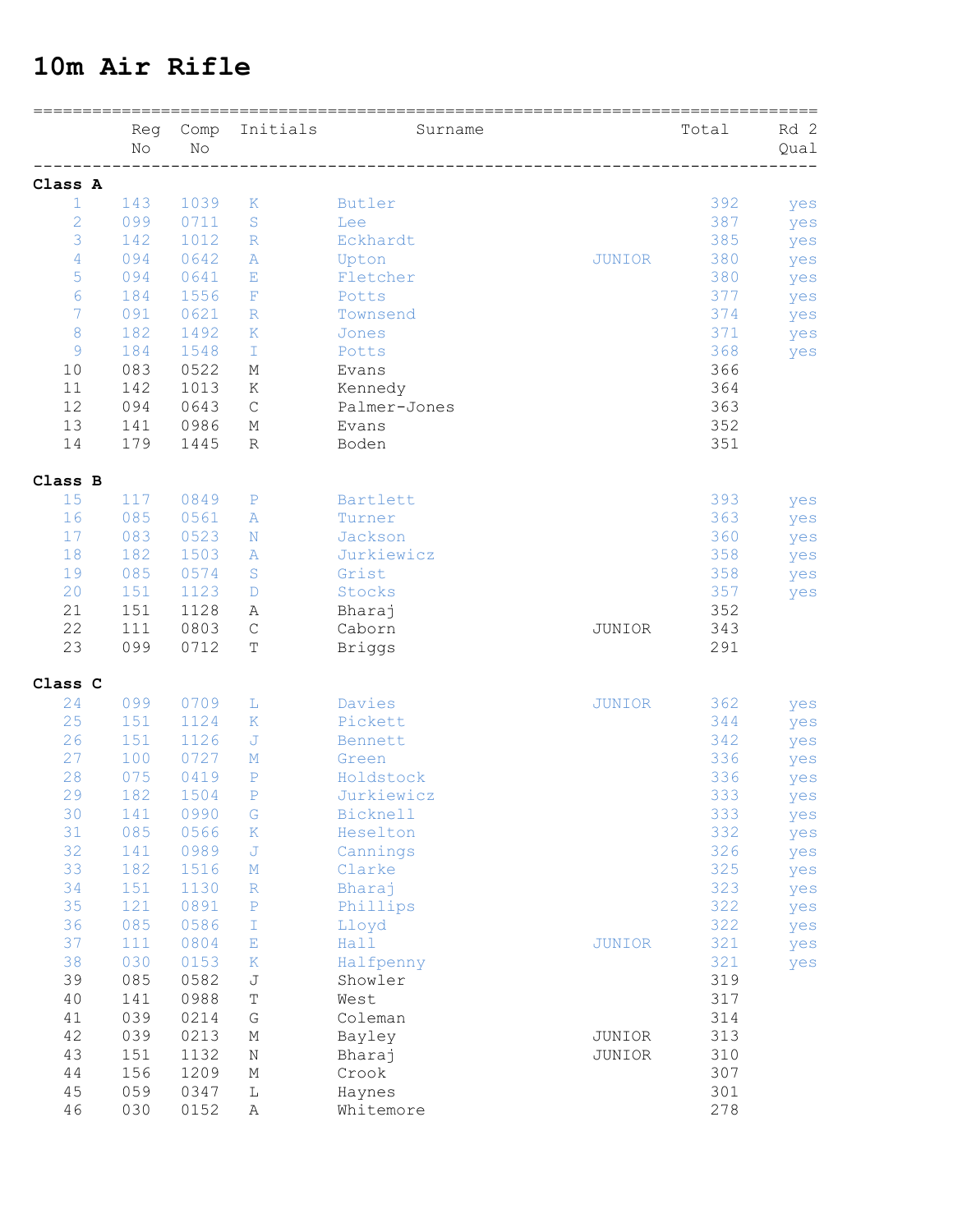| Class D |     |      |     |              |               |     |     |
|---------|-----|------|-----|--------------|---------------|-----|-----|
| 47      | 180 | 1482 | P   | Wanqui       |               | 395 | yes |
| 48      | 180 | 1467 | P   | Munyi        |               | 329 | yes |
| 49      | 085 | 0576 | Τ   | Gadd         |               | 314 | yes |
| 50      | 179 | 1435 | P   | Prendergast  |               | 301 | yes |
| 51      | 141 | 0987 | Κ   | West         |               | 297 | yes |
| 52      | 041 | 0232 | P   | Boothroyd    |               | 297 | yes |
| 53      | 151 | 1134 | A   | Bharaj       | <b>JUNIOR</b> | 296 | yes |
| 54      | 062 | 0363 | A   | Lewis        |               | 286 | yes |
| 55      | 015 | 0064 | S F | Williams     |               | 265 | yes |
| 56      | 030 | 0155 | G   | Abbotts      |               | 253 |     |
| 57      | 092 | 0637 | М   | Featherstone |               | 246 |     |
| 58      | 030 | 0154 |     | Abbotts      |               | 242 |     |
| 59      | 144 | 1059 | Ε   | Twyford      |               | 238 |     |

#### **10m Air Pistol**

|                | Reg<br>$\rm No$ | Comp<br>No | Initials         | Surname        |               | Total | Rd 2<br>Qual |
|----------------|-----------------|------------|------------------|----------------|---------------|-------|--------------|
| Class A        |                 |            |                  |                |               |       |              |
| $\mathbf 1$    | 164             | 1299       | $\, {\bf P}$     | Voitiukevicius |               | 386   | yes          |
| $\overline{c}$ | 141             | 0985       | A                | Tomov          |               | 382   | yes          |
| 3              | 161             | 1267       | М                | Reed           |               | 378   | yes          |
| 4              | 164             | 1301       | $\mathbf K$      | Voitiukevicius |               | 375   | yes          |
| 5              | 155             | 1203       | $\mathbb R$      | Tector         |               | 375   | yes          |
| 6              | 155             | 1201       | J                | <b>Baker</b>   |               | 374   | yes          |
| 7              | 082             | 0508       | Ζ                | Papp           |               | 374   | yes          |
| 8              | 094             | 0648       | $\mathbf K$      | Watts          |               | 373   | yes          |
| $\mathcal{G}$  | 092             | 0639       | $M_{\odot}$      | Arditti        |               | 372   | yes          |
| 10             | 018             | 0091       | H                | Graham         |               | 372   | yes          |
| 11             | 075             | 0420       | $\mathbf{P}$     | Holdstock      |               | 370   | yes          |
| 12             | 143             | 1043       | S                | Allen Jnr      | <b>JUNIOR</b> | 369   | yes          |
| 13             | 144             | 1060       | М                | <b>Burdass</b> |               | 368   | yes          |
| 14             | 094             | 0647       | Α                | Syms           |               | 367   | yes          |
| 15             | 161             | 1266       | T                | Reed           |               | 366   | yes          |
| 16             | 144             | 1063       | N                | Harvey         |               | 366   | yes          |
| 17             | 128             | 0934       | T                | Nuckley        |               | 364   | yes          |
| 18             | 022             | 0109       | S                | Giles          |               | 363   | yes          |
| 19             | 111             | 0794       | М                | <b>Barnes</b>  |               | 362   |              |
| 20             | 072             | 0407       | $\mathsf C$      | Leece          |               | 362   |              |
| 21             | 027             | 0145       | Ρ                | Noone          |               | 360   |              |
| 22             | 094             | 0649       | $\mathsf C$      | Breach         |               | 358   |              |
| 23             | 080             | 0477       | $\mathbf S$      | Raven          |               | 356   |              |
| 24             | 087             | 0604       | $\mathbb R$      | Shaw           |               | 355   |              |
| 25             | 080             | 0479       | $\, {\bf P}$     | Fung           |               | 353   |              |
| 26             | 170             | 1346       | J                | Sloggett       |               | 351   |              |
| 27             | 145             | 1074       | J                | Highfield      |               | 349   |              |
| 28             | 094             | 0651       | Ε                | <b>Budd</b>    |               | 349   |              |
| 29             | 176             | 1401       | S                | Gray           |               | 347   |              |
| Class B        |                 |            |                  |                |               |       |              |
| 30             | 018             | 0092       | Α                | Lennox         |               | 366   | yes          |
| 31             | 080             | 0476       | $\mathbb T$      | Dimmock        |               | 365   | yes          |
| 32             | 030             | 0159       | $\, {\bf B}$     | Lewin          |               | 362   | yes          |
| 33             | 109             | 0781       | $\mathcal{C}$    | Magson         |               | 360   | yes          |
| 34             | 081             | 0488       | $\rm N$          | Butler         |               | 359   | yes          |
| 35             | 151             | 1141       | $\mathbb D$      | Stocks         |               | 358   | yes          |
| 36             | 142             | 1017       | W<br>$\mathbb M$ | Foith          |               | 356   | yes          |
| 37             | 025             | 0118       | $\rm S$          | Gottipalli     |               | 355   | yes          |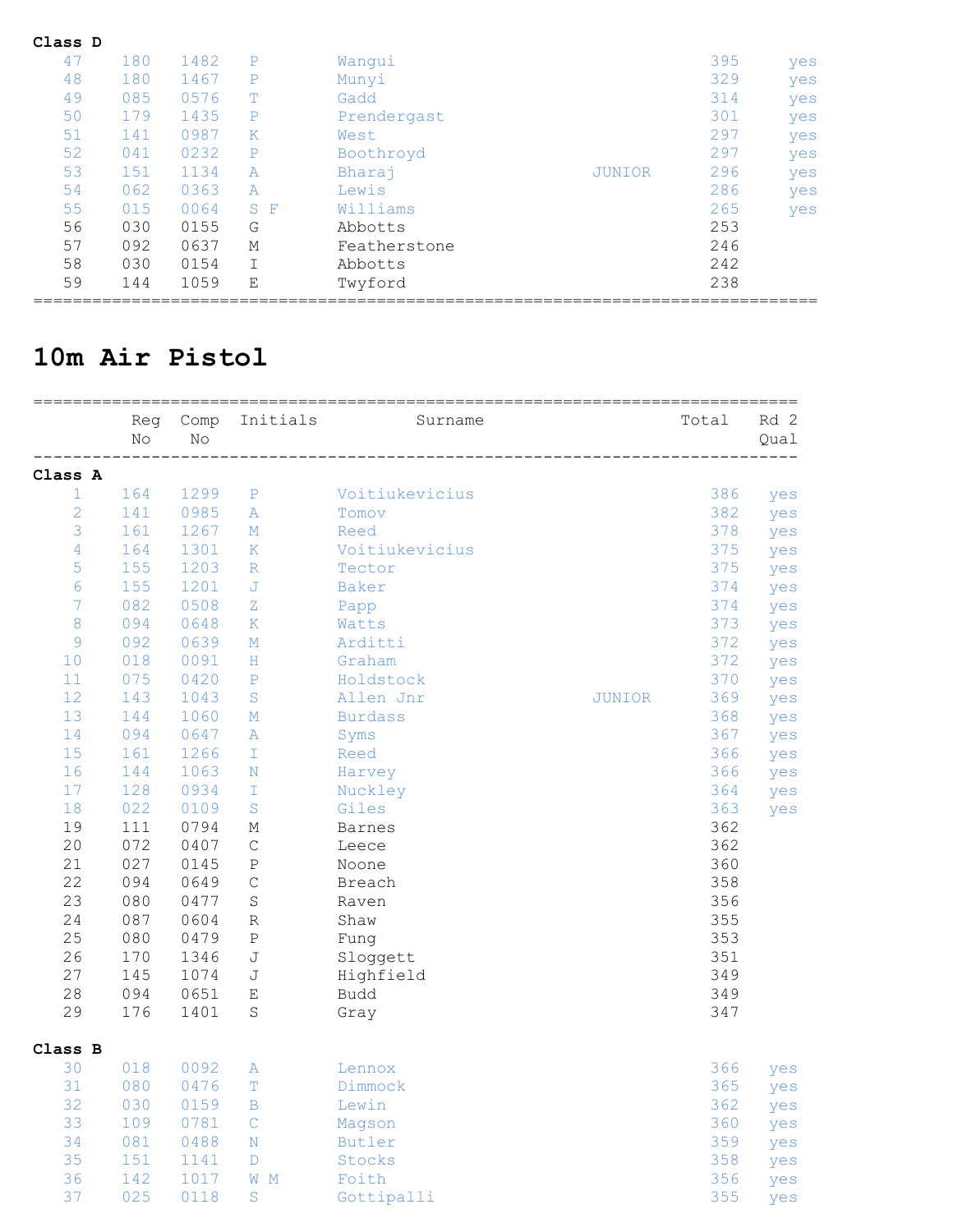| 38<br>39<br>40<br>41<br>42<br>43<br>44<br>45<br>46<br>47<br>48<br>49<br>50<br>51<br>52 | 182<br>109<br>033<br>005<br>145<br>155<br>044<br>030<br>080<br>094<br>096<br>111<br>047<br>143<br>147 | 1496<br>0782<br>0170<br>0009<br>1072<br>1202<br>0238<br>0160<br>0478<br>0650<br>0669<br>0795<br>0255<br>1040<br>1098 | $\mathbf K$<br>$\mathbb M$<br>$\rm S$<br>$\mathbb D$<br>I<br>D<br>$\mathsf C$<br>$\mathbb D$<br>T<br>$\mathbb R$<br>Η<br>$\, {\bf P}$<br>Μ<br>L<br>D | Henney<br>Baker<br>Petyt<br>Gilbody<br>Paulger<br>Hall<br>Goddard<br>Paskin<br>Tanoz-Sargeant<br>Lintott<br>White<br>Radford<br>Jupp<br>Parsons<br>Boyton | <b>JUNIOR</b> | 353<br>353<br>353<br>352<br>351<br>350<br>349<br>344<br>341<br>338<br>337<br>334<br>334<br>317<br>307 | yes<br>yes<br>yes<br>yes<br>yes<br>yes |
|----------------------------------------------------------------------------------------|-------------------------------------------------------------------------------------------------------|----------------------------------------------------------------------------------------------------------------------|------------------------------------------------------------------------------------------------------------------------------------------------------|-----------------------------------------------------------------------------------------------------------------------------------------------------------|---------------|-------------------------------------------------------------------------------------------------------|----------------------------------------|
| Class C                                                                                |                                                                                                       |                                                                                                                      |                                                                                                                                                      |                                                                                                                                                           |               |                                                                                                       |                                        |
| 53<br>54                                                                               | 180                                                                                                   | 1460                                                                                                                 | Μ                                                                                                                                                    | Morara                                                                                                                                                    |               | 367                                                                                                   | yes                                    |
| 55                                                                                     | 050<br>083                                                                                            | 0272<br>0514                                                                                                         | P<br>$\, {\bf P}$                                                                                                                                    | Elliot<br>Jackson                                                                                                                                         |               | 367<br>366                                                                                            | yes                                    |
| 56                                                                                     | 145                                                                                                   | 1081                                                                                                                 | J                                                                                                                                                    | Richardson                                                                                                                                                |               | 360                                                                                                   | yes                                    |
| 57                                                                                     | 111                                                                                                   | 0796                                                                                                                 | Μ                                                                                                                                                    | D'Mellow                                                                                                                                                  |               | 358                                                                                                   | yes<br>yes                             |
| 58                                                                                     | 180                                                                                                   | 1457                                                                                                                 | B                                                                                                                                                    | Chudasama                                                                                                                                                 |               | 357                                                                                                   | yes                                    |
| 59                                                                                     | 083                                                                                                   | 0521                                                                                                                 | $\mathbf{F}% _{0}$                                                                                                                                   | Parry                                                                                                                                                     |               | 357                                                                                                   | yes                                    |
| 60                                                                                     | 077                                                                                                   | 0446                                                                                                                 | $\rm S$                                                                                                                                              | Martin                                                                                                                                                    |               | 352                                                                                                   | yes                                    |
| 61                                                                                     | 143                                                                                                   | 1041                                                                                                                 | A                                                                                                                                                    | Henham                                                                                                                                                    |               | 350                                                                                                   | yes                                    |
| 62                                                                                     | 075                                                                                                   | 0422                                                                                                                 | $\rm S$                                                                                                                                              | Moore                                                                                                                                                     |               | 349                                                                                                   | yes                                    |
| 63                                                                                     | 182                                                                                                   | 1509                                                                                                                 | M                                                                                                                                                    | Wypych                                                                                                                                                    |               | 348                                                                                                   | yes                                    |
| 64                                                                                     | 137                                                                                                   | 1303                                                                                                                 | D                                                                                                                                                    | Gilbert-Harris                                                                                                                                            |               | 346                                                                                                   | yes                                    |
| 65                                                                                     | 099                                                                                                   | 0715                                                                                                                 | ${\mathbb P}$                                                                                                                                        | <b>Bramwell</b>                                                                                                                                           |               | 346                                                                                                   | yes                                    |
| 66                                                                                     | 059                                                                                                   | 0341                                                                                                                 | Ε                                                                                                                                                    | Parkes                                                                                                                                                    |               | 343                                                                                                   | yes                                    |
| 67                                                                                     | 082                                                                                                   | 0511                                                                                                                 | $\mathbf{P}$                                                                                                                                         | Watkiss                                                                                                                                                   |               | 342                                                                                                   | yes                                    |
| 68                                                                                     | 111                                                                                                   | 0800                                                                                                                 | L                                                                                                                                                    | Lacey                                                                                                                                                     |               | 340                                                                                                   | yes                                    |
| 69                                                                                     | 128                                                                                                   | 0935                                                                                                                 | $\mathbb R$                                                                                                                                          | Ford                                                                                                                                                      |               | 339                                                                                                   | yes                                    |
| 70                                                                                     | 121                                                                                                   | 0889                                                                                                                 | J                                                                                                                                                    | Appleton                                                                                                                                                  |               | 338                                                                                                   | yes                                    |
| 71                                                                                     | 059                                                                                                   | 0340                                                                                                                 | B                                                                                                                                                    | Hubbleday                                                                                                                                                 |               | 338                                                                                                   | yes                                    |
| 72                                                                                     | 039                                                                                                   | 0215                                                                                                                 | $\mathbb R$                                                                                                                                          | Bayley                                                                                                                                                    |               | 338                                                                                                   | yes                                    |
| 73                                                                                     | 081                                                                                                   | 0481                                                                                                                 | $\mathsf{C}$                                                                                                                                         | Hudson                                                                                                                                                    |               | 336                                                                                                   | yes                                    |
| 74                                                                                     | 182                                                                                                   | 1514                                                                                                                 | $\rm P$                                                                                                                                              | Hockin                                                                                                                                                    |               | 335                                                                                                   | yes                                    |
| 75                                                                                     | 083                                                                                                   | 0518                                                                                                                 | J                                                                                                                                                    | Lloyd                                                                                                                                                     |               | 335                                                                                                   | yes                                    |
| 76                                                                                     | 162                                                                                                   | 1287                                                                                                                 | $\rm N$                                                                                                                                              | Phillips-Waring                                                                                                                                           |               | 333                                                                                                   | yes                                    |
| 77                                                                                     | 099                                                                                                   | 0719                                                                                                                 | т                                                                                                                                                    | <b>Briggs</b>                                                                                                                                             |               | 333                                                                                                   | yes                                    |
| 78                                                                                     | 044                                                                                                   | 0239                                                                                                                 | $\mathsf{C}$                                                                                                                                         | Goddard                                                                                                                                                   |               | 331                                                                                                   | yes                                    |
| 79                                                                                     | 140                                                                                                   | 0984                                                                                                                 | Α                                                                                                                                                    | Wilkie                                                                                                                                                    |               | 329                                                                                                   |                                        |
| 80<br>81                                                                               | 162<br>179                                                                                            | 1284<br>1432                                                                                                         | J<br>$\, {\bf P}$                                                                                                                                    | Phillips-Kindred<br>Cox                                                                                                                                   | JUNIOR        | 328<br>327                                                                                            |                                        |
| 82                                                                                     | 144                                                                                                   | 1064                                                                                                                 | $\mathbbm{I}$                                                                                                                                        | Macfarlane                                                                                                                                                |               | 327                                                                                                   |                                        |
| 83                                                                                     | 001                                                                                                   | 0002                                                                                                                 | G                                                                                                                                                    | Sarin                                                                                                                                                     |               | 326                                                                                                   |                                        |
| 84                                                                                     | 152                                                                                                   | 1156                                                                                                                 | N                                                                                                                                                    | Rolfe                                                                                                                                                     |               | 323                                                                                                   |                                        |
| 85                                                                                     | 145                                                                                                   | 1083                                                                                                                 | D                                                                                                                                                    | Williams                                                                                                                                                  |               | 322                                                                                                   |                                        |
| 86                                                                                     | 162                                                                                                   | 1290                                                                                                                 | Ε                                                                                                                                                    | Phillips-Waring                                                                                                                                           |               | 320                                                                                                   |                                        |
| 87                                                                                     | 047                                                                                                   | 0258                                                                                                                 | М                                                                                                                                                    | Peacock                                                                                                                                                   |               | 318                                                                                                   |                                        |
| 88                                                                                     | 147                                                                                                   | 1097                                                                                                                 | $\, {\bf P}$                                                                                                                                         | Parry                                                                                                                                                     |               | 317                                                                                                   |                                        |
| 89                                                                                     | 094                                                                                                   | 0653                                                                                                                 | $\mathbb{G}% _{M_{1},M_{2}}^{\alpha,\beta}$                                                                                                          | Collins                                                                                                                                                   |               | 316                                                                                                   |                                        |
| 90                                                                                     | 144                                                                                                   | 1065                                                                                                                 | М                                                                                                                                                    | Mepham                                                                                                                                                    |               | 315                                                                                                   |                                        |
| 91                                                                                     | 018                                                                                                   | 0093                                                                                                                 | $\mathsf C$                                                                                                                                          | <b>Bowes</b>                                                                                                                                              |               | 312                                                                                                   |                                        |
| 92                                                                                     | 021                                                                                                   | 0101                                                                                                                 | N                                                                                                                                                    | Free                                                                                                                                                      |               | 310                                                                                                   |                                        |
| 93                                                                                     | 059                                                                                                   | 0339                                                                                                                 | $\mathbf S$                                                                                                                                          | Walker                                                                                                                                                    |               | 308                                                                                                   |                                        |
| 94                                                                                     | 030                                                                                                   | 0161                                                                                                                 | $\mathbb T$                                                                                                                                          | Kyriacou                                                                                                                                                  |               | 301                                                                                                   |                                        |
|                                                                                        |                                                                                                       |                                                                                                                      |                                                                                                                                                      |                                                                                                                                                           |               |                                                                                                       |                                        |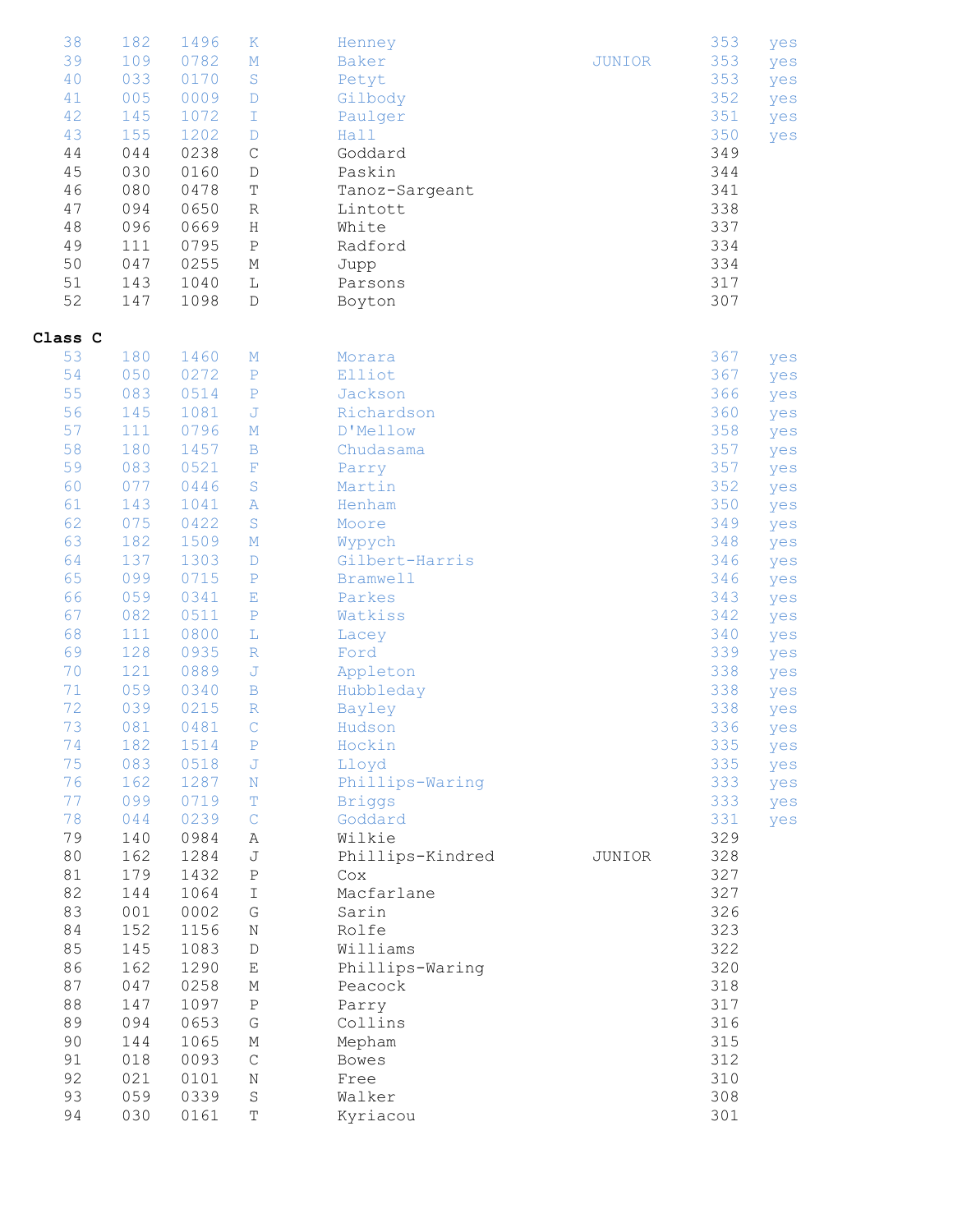| Class D    |            |              |                   |                    |               |            |            |
|------------|------------|--------------|-------------------|--------------------|---------------|------------|------------|
| 95         | 180        | 1480         | M                 | Cherotich          |               | 351        | yes        |
| 96         | 180        | 1484         | D                 | Shah               |               | 350        | yes        |
| 97         | 083        | 0516         | S                 | Dworakowski        |               | 346        | yes        |
| 98         | 137        | 1304         | S                 | Trevithick         |               | 340        | yes        |
| 99         | 166        | 1318         | $\mathbf K$       | Ellett             |               | 339        | yes        |
| 100        | 068        | 1276         | $\mathbb R$       | Sedman             |               | 339        | yes        |
| 101        | 083        | 0524         | Ε                 | Fuller             |               | 338        | yes        |
| 102        | 108        | 0773         | Ε                 | Walenziak          |               | 337        | yes        |
| 103        | 075        | 0421         | D                 | Milner             |               | 336        | yes        |
| 104        | 091        | 0623         | J                 | Thomson            |               | 335        | yes        |
| 105        | 109        | 0780         | A                 | Bowman             |               | 333        | yes        |
| 106        | 077        | 0448         | D                 | Poxon              |               | 327        | yes        |
| 107        | 182        | 1524         | $\mathbb R$       | Van de Kant        |               | 325        | yes        |
| 108        | 155        | 1205         | I                 | Baxter             | <b>JUNIOR</b> | 325        | yes        |
| 109        | 179        | 1437         | $\, {\bf P}$      | Prendergast        |               | 324        | yes        |
| 110        | 180        | 1477         | $\mathsf{C}$      | Saina              |               | 320<br>319 | yes        |
| 111<br>112 | 099<br>182 | 0716<br>1493 | $\rm S$           | Lee                |               | 318        | yes        |
| 113        | 030        | 0158         | $\, {\bf P}$      | Jones              |               | 318        | yes        |
| 114        | 182        | 1507         | M<br>$\, {\bf P}$ | Reynolds<br>Wallis |               | 313        | yes        |
| 115        | 180        | 1472         | D                 | Kirui              |               | 311        | yes        |
| 116        | 152        | 1157         | A                 | Morgan             |               | 311        | yes        |
| 117        | 180        | 1468         | D                 | Okiri              |               | 309        | yes<br>yes |
| 118        | 094        | 0652         | D                 | Simpson            |               | 309        | yes        |
| 119        | 143        | 1042         | ${\mathbb G}$     | Kynoch             |               | 308        |            |
| 120        | 180        | 1479         | $\mathbf F$       | Kinyua             |               | 306        |            |
| 121        | 034        | 0173         | ${\mathbb G}$     | Rees               |               | 305        |            |
| 122        | 144        | 1066         | J                 | Twyford            |               | 304        |            |
| 123        | 047        | 0265         | J                 | Machin             |               | 304        |            |
| 124        | 083        | 0515         | R                 | Hovell             |               | 302        |            |
| 125        | 030        | 0156         | Ι                 | Abbotts            |               | 301        |            |
| 126        | 097        | 0674         | J                 | Weldon             |               | 297        |            |
| 127        | 180        | 1481         | Ι                 | Kasmani            |               | 296        |            |
| 128        | 180        | 1459         | S                 | Yawetsi            |               | 295        |            |
| 129        | 088        | 1529         | J                 | Devine             |               | 288        |            |
| 130        | 149        | 1113         | J                 | Perry              |               | 285        |            |
| 131        | 030        | 0157         | G                 | Abbotts            |               | 279        |            |
| 132        | 180        | 1463         | Ρ                 | Kiveleti           |               | 277        |            |
| 133        | 180        | 1465         | B                 | Akoth              |               | 255        |            |
| Class E    |            |              |                   |                    |               |            |            |
| 134        | 059        | 0343         | D                 | Haynes             |               | 335        | yes        |
| 135        | 047        | 0262         | $O$ $J$           | Spence             |               | 332        | yes        |
| 136        | 091        | 0622         | М                 | Humphrey           |               | 329        | yes        |
| 137        | 077        | 0445         | $\mathbf N$       | Brittan            |               | 329        | yes        |
| 138        | 162        | 1281         | $\mathbf M$       | Watkins            | <b>JUNIOR</b> | 328        | yes        |
| 139        | 147        | 1096         | $\, {\bf P}$      | Webb               |               | 328        | yes        |
| 140        | 142        | 1018         | R K               | Sheead             |               | 326        | yes        |
| 141        | 180        | 1458         | $\mathbb R$       | Pattni             |               | 324        | yes        |
| 142        | 179        | 1440         | Ε                 | Hatcher            |               | 316        | yes        |
| 143        | 111        | 0801         | J                 | <b>Barnes</b>      |               | 315        | yes        |
| 144        | 185        | 1574         | $\mathbf C$       | Stone              |               | 312        | yes        |
| 145        | 137        | 1305         | D                 | Ellsmore           |               | 311        | yes        |
| 146        | 106        | 0749         | т                 | Oakley             |               | 311        | yes        |
| 147        | 030        | 0163         | $\mathsf{C}$      | Appleton           |               | 311        | yes        |
| 148        | 179        | 1455         | $\rm N$           | Hayes              |               | 309        | yes        |
| 149        | 151        | 1143         | N                 | Freeman            |               | 309        | yes        |
| 150        | 121        | 0890         | $\mathsf{C}$      | Ingram             |               | 308        | yes        |
| 151        | 155        | 1206         | D                 | White              |               | 306        | yes        |
| 152        | 109        | 0783         | $\mathcal{C}$     | Mcheffry           | <b>JUNIOR</b> | 304        | yes        |
|            |            |              |                   |                    |               |            |            |
| 153<br>154 | 059<br>030 | 0344<br>0162 | L<br>G            | Asquith<br>Comer   |               | 304<br>301 | yes<br>yes |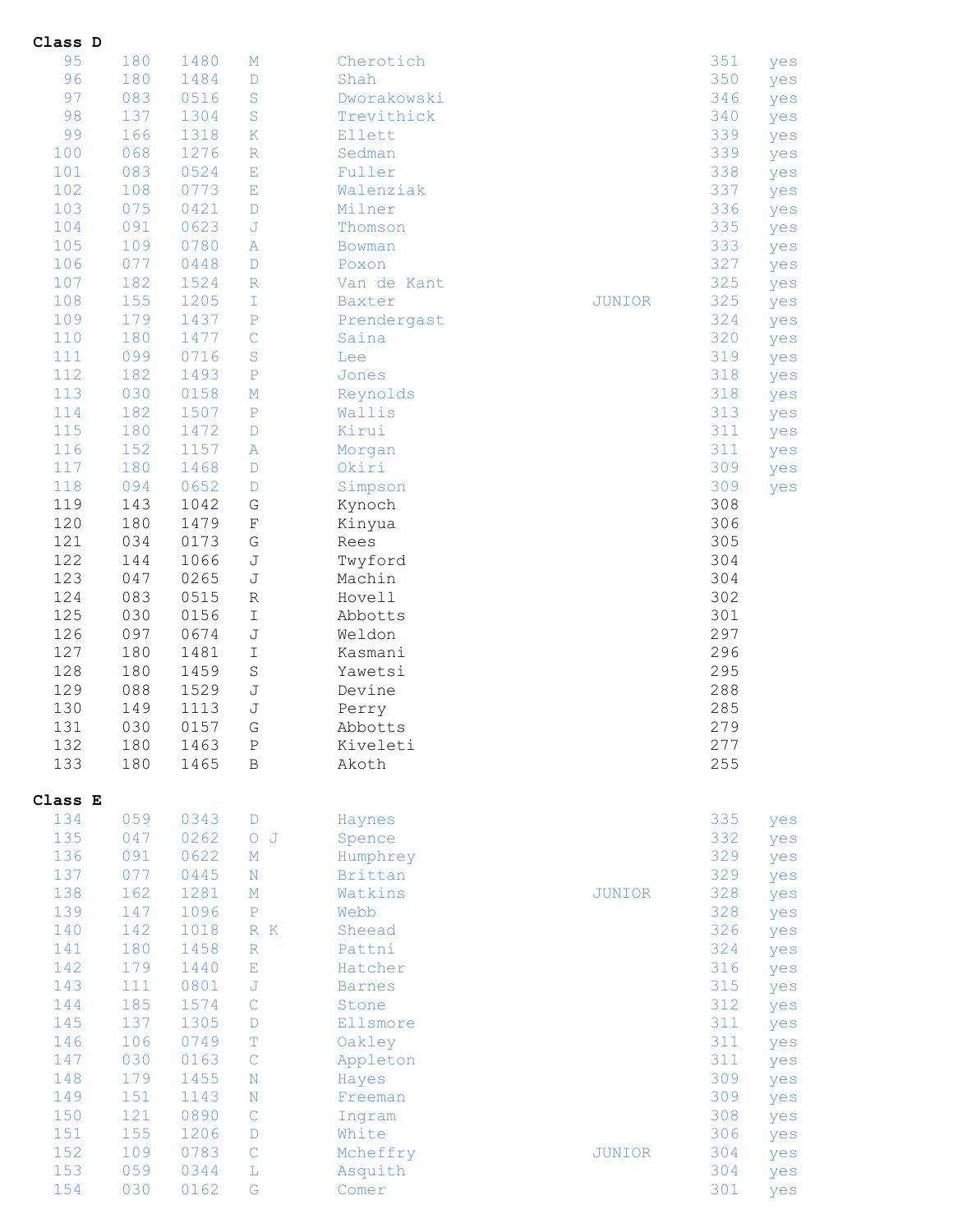| 155 | 147 | 1095 | М        | Bailey   |        | 299 | yes |
|-----|-----|------|----------|----------|--------|-----|-----|
| 156 | 179 | 1438 | S        | Western  |        | 297 |     |
| 157 | 180 | 1474 |          | Wanjiku  |        | 296 |     |
| 158 | 137 | 1306 | Ε        | Thornton | JUNIOR | 290 |     |
| 159 | 145 | 1076 | D        | Carter   |        | 287 |     |
| 160 | 048 | 0267 | S        | Williams |        | 286 |     |
| 161 | 162 | 1278 | М        | Summers  | JUNIOR | 285 |     |
| 162 | 155 | 1204 | A        | Baxtor   |        | 285 |     |
| 163 | 149 | 1114 | J        | Leech    |        | 285 |     |
| 164 | 179 | 1441 | D        | Wilkins  |        | 276 |     |
| 165 | 161 | 1268 | J        | Hopper   | JUNIOR | 275 |     |
| 166 | 059 | 0345 | D        | Neal     |        | 273 |     |
| 167 | 115 | 0833 | D        | Coombes  |        | 264 |     |
| 168 | 039 | 0216 | G        | Watkin   |        | 263 |     |
| 169 | 059 | 0346 | $\Omega$ | Haynes   | JUNIOR | 247 |     |
|     |     |      |          |          |        |     |     |

#### **Bench Rest**

|                | Reg<br>No      | Comp<br>No     | Initials                | Surname         | Total | X  | Rd 2<br>Qual |
|----------------|----------------|----------------|-------------------------|-----------------|-------|----|--------------|
| <b>Class A</b> |                |                |                         |                 |       |    |              |
| $\mathbf{1}$   | 88             | 607            | J                       | <b>Devine</b>   | 400   | 36 | yes          |
| $\overline{2}$ | 169            | 1344           | D                       | Casbon          | 400   | 22 | yes          |
| 3              | 160            | 1229           | J M                     | <b>Edge</b>     | 400   | 22 | yes          |
| $\overline{4}$ | 104            | 739            | M                       | <b>Hassard</b>  | 400   | 20 | yes          |
| 5              | 60             | 354            | $\mathsf C$             | Gadsden         | 400   | 19 | yes          |
| 6              | 77             | 452            | A                       | Osborn          | 400   | 18 | yes          |
| $\overline{7}$ | 116            | 843            | M                       | Reich           | 400   | 17 | yes          |
| 8              | 10             | 24             | $\mathsf{P}$            | Whiteman        | 400   | 17 | yes          |
| 9              | 169            | 1342           | $\mathsf A$             | Robertson       | 400   | 16 | yes          |
| 10             | 22             | 111            | $\overline{\mathsf{N}}$ | Lewis           | 400   | 16 | yes          |
| 11             | 5              | $\overline{7}$ | D                       | Gilbody         | 400   | 16 | yes          |
| 12             | 22             | 746            | Υ                       | <b>Tee</b>      | 400   | 15 | yes          |
| 13             | 57             | 335            | L                       | Grafton         | 400   | 15 | yes          |
| 14             | $\overline{2}$ | 3              | A                       | Cook            | 400   | 15 | yes          |
| 15             | 171            | 1365           | L                       | VanVuuren       | 400   | 14 | yes          |
| 16             | 99             | 725            | T                       | <b>Briggs</b>   | 400   | 14 | yes          |
| 17             | 73             | 409            | $\mathsf{P}$            | Chappell        | 400   | 14 | yes          |
| 18             | 54             | 329            | $\mathsf R$             | Anderson        | 400   | 14 | yes          |
| 19             | 176            | 1402           | J                       | <b>Gaskell</b>  | 400   | 13 | yes          |
| 20             | 171            | 1363           | ${\sf R}$               | Shaw            | 400   | 13 | yes          |
| 21             | 160            | 1231           | M                       | <b>Dunkley</b>  | 400   | 13 | yes          |
| 22             | 77             | 457            | D                       | Poxon           | 400   | 13 | yes          |
| 23             | 17             | 89             | $\overline{A}$          | Zytkow          | 400   | 8  | yes          |
| 24             | 171            | 1364           | E                       | Kendall         | 399   | 17 | yes          |
| 25             | 46             | 246            | T W                     | Curnow          | 399   | 15 | yes          |
| 26             | 99             | 723            | G                       | <b>Marsh</b>    | 399   | 14 | yes          |
| 27             | 75             | 423            | W                       | <b>Taylor</b>   | 399   | 14 | yes          |
| 28             | 128            | 936            | $\mathsf C$             | <b>Brown</b>    | 399   | 13 | yes          |
| 29             | 112            | 806            | $\sf B$                 | <b>Phillips</b> | 399   | 13 | yes          |
| 30             | 76             | 431            | M                       | Chapman         | 399   | 12 | yes          |
| 31             | 66             | 376            | A                       | Perry           | 399   | 12 | yes          |
| 32             | 176            | 1404           | J                       | Latimer         | 399   | 11 | yes          |
| 33             | 170            | 1356           | S                       | Sloggett        | 399   | 10 | yes          |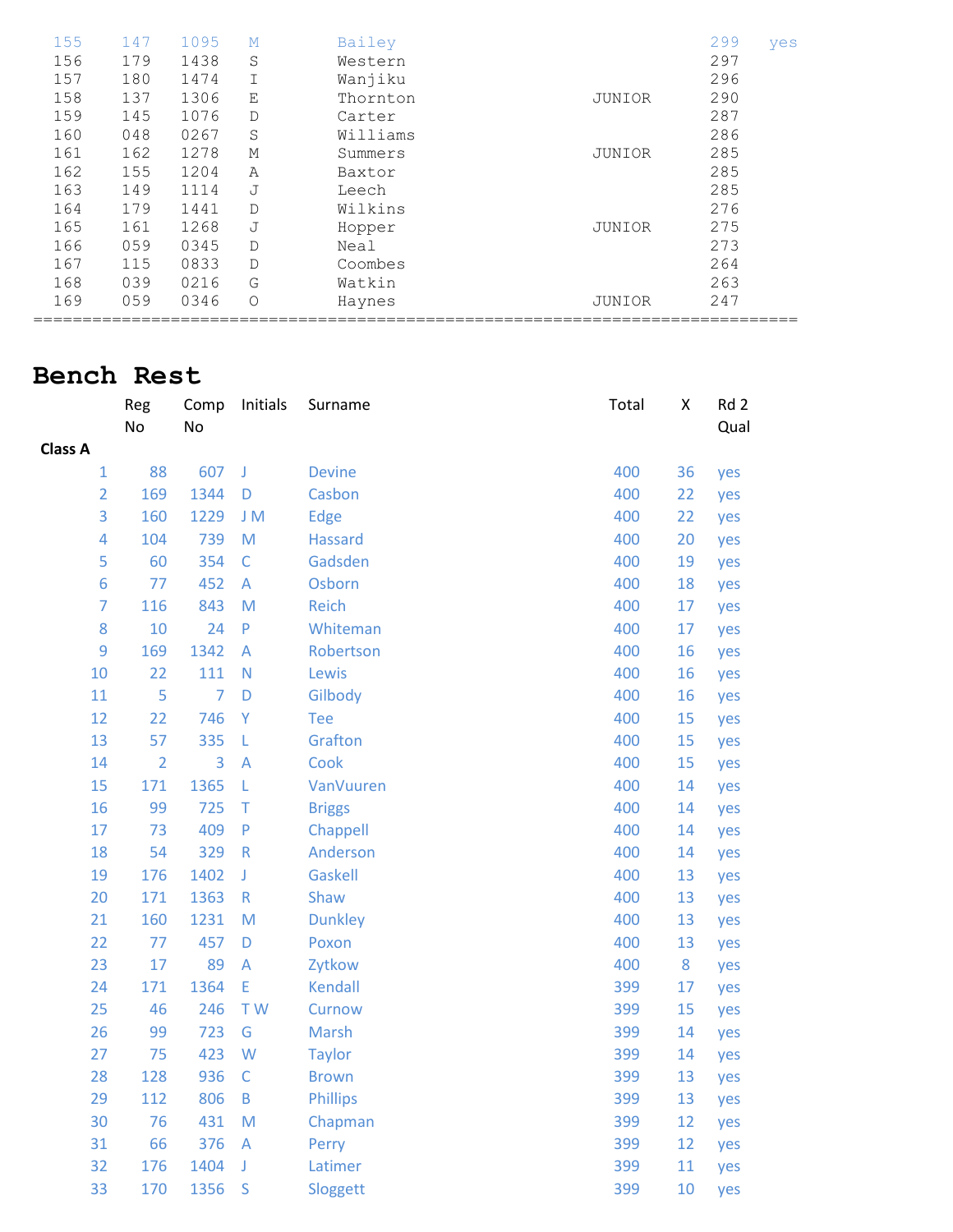| 34 | 142 | 1021 | RK           | <b>Sheead</b>   |               | 399 | 9                | yes |
|----|-----|------|--------------|-----------------|---------------|-----|------------------|-----|
| 35 | 170 | 1351 | J            | Sloggett        |               | 399 | 6                | yes |
| 36 | 88  | 608  | E            | <b>Devine</b>   |               | 398 | 35               | yes |
| 37 | 77  | 451  | D            | <b>Headley</b>  |               | 398 | 18               | yes |
| 38 | 89  | 611  | P            | Mann            |               | 398 | 13               | yes |
| 39 | 99  | 722  | P            | <b>Bramwell</b> |               | 398 | 12               | yes |
| 40 | 169 | 1340 | $\mathsf{R}$ | Edyvean         |               | 398 | 11               | yes |
| 41 | 75  | 425  | J            | Huyton          | <b>JUNIOR</b> | 398 | 11               | yes |
| 42 | 46  | 247  | ${\sf R}$    | <b>Murphy</b>   |               | 398 | 11               | yes |
| 43 | 179 | 1453 | $\mathsf{C}$ | <b>Clements</b> |               | 398 | 10               | yes |
| 44 | 34  | 172  | P            | <b>Francis</b>  |               | 397 | 17               | yes |
| 45 | 140 | 983  | T            | Watson          |               | 397 | 14               | yes |
| 46 | 60  | 349  | D            | <b>Simpson</b>  |               | 397 | 13               | yes |
| 47 | 95  | 659  | D            | <b>Twycross</b> |               | 397 | 10               | yes |
| 48 | 116 | 847  | L            | Nicholson       |               | 397 | 9                | yes |
| 49 | 160 | 1235 | $\top$       | <b>Dunkley</b>  |               | 397 | 8                | yes |
| 50 | 143 | 1044 | L            | <b>Perkins</b>  |               | 397 | 7                | yes |
| 51 | 122 | 902  | $\vee$       | Robinson        |               | 397 | 7                | yes |
| 52 | 187 | 1587 | P            | Cotton          |               | 397 | 6                | yes |
| 53 | 69  | 395  | J            | Marsh Brown     |               | 396 | 14               |     |
| 54 | 64  | 370  | S            | Sowden          |               | 396 | 12               |     |
| 55 | 171 | 1372 | S            | Shaw            |               | 396 | 10               |     |
| 56 | 187 | 1582 | ${\sf P}$    | Wetton          |               | 396 | 8                |     |
| 57 | 10  | 26   | M            | England         |               | 396 | 3                |     |
| 58 | 168 | 1336 | C            | Shaw            | <b>JUNIOR</b> | 395 | 9                |     |
| 59 | 75  | 426  | G            | Healey          |               | 395 | 9                |     |
| 60 | 57  | 336  | D            | Lee             |               | 395 | 8                |     |
| 61 | 143 | 1052 | Α            | Wegener         |               | 395 | 7                |     |
| 62 | 60  | 350  | D            | Ovington        |               | 395 | 6                |     |
| 63 | 184 | 1551 | D            | Leask           |               | 394 | 8                |     |
| 64 | 167 | 1321 | T            | Godden          |               | 394 | 8                |     |
| 65 | 187 | 1584 | P            | Tebbs           |               | 394 | 6                |     |
| 66 | 187 | 1583 | G            | Jones           |               | 394 | 5                |     |
| 67 | 7   | 12   | К            | Dowell          |               | 393 | 12               |     |
| 68 | 76  | 432  | R            | <b>Beckett</b>  |               | 393 | 11               |     |
| 69 | 179 | 1446 | К            | Webb            |               | 393 | 10               |     |
| 70 | 160 | 1242 | D            | Turner          |               | 393 | 5                |     |
| 71 | 160 | 1237 | C            | Turner          |               | 392 | 11               |     |
| 72 | 161 | 1269 | A            | Elgar           |               | 392 | 7                |     |
| 73 | 37  | 200  | ${\sf R}$    | Thurlby         |               | 392 | 4                |     |
| 74 | 119 | 858  | C            | Keate           |               | 391 | 6                |     |
| 75 | 179 | 1454 | Α            | Tandy           |               | 391 | $\boldsymbol{0}$ |     |
| 76 | 168 | 1322 | C            | Mansfield       |               | 390 | 6                |     |
| 77 | 116 | 845  | R            | Cookson         |               | 390 | 6                |     |
| 78 | 26  | 138  | M            | Mepham          |               | 389 | 10               |     |
| 79 | 46  | 248  | M J          | <b>Briggs</b>   |               | 389 | 5                |     |
| 80 | 168 | 1332 | M            | Thomas          |               | 387 | 4                |     |
| 81 | 187 | 1585 | К            | Martin          |               | 386 | 4                |     |
| 82 | 26  | 139  | T            | Davies          |               | 386 | $\overline{2}$   |     |
| 83 |     |      |              |                 |               |     |                  |     |
|    | 60  | 348  | S            | Cooper          |               | 385 |                  |     |
| 84 | 140 | 982  | D            | <b>Higgs</b>    |               | 384 | 3<br>8           |     |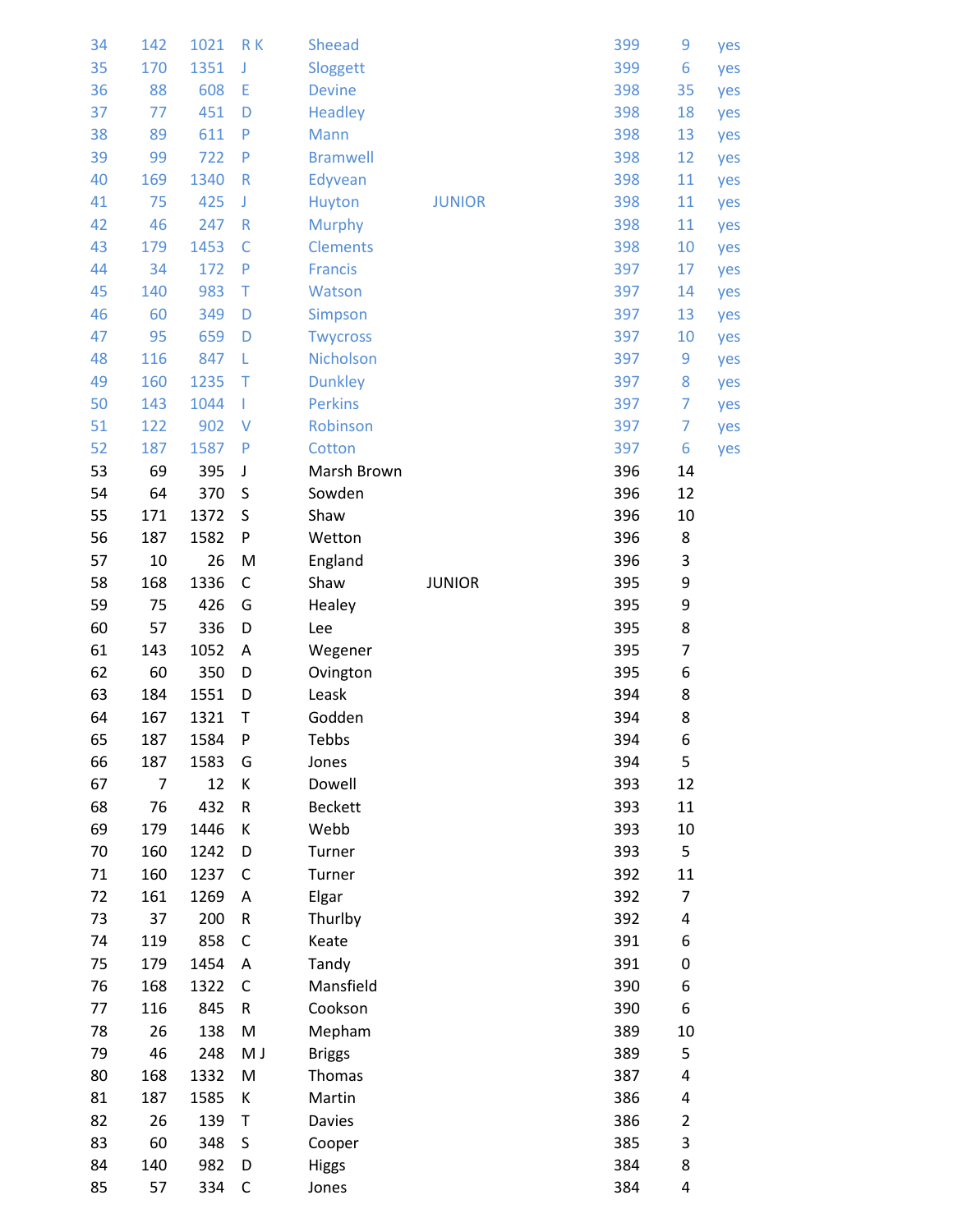#### **Class B**

| 86  | 160            | 1254 | M              | Weston          | 400 | 18                      | yes |
|-----|----------------|------|----------------|-----------------|-----|-------------------------|-----|
| 87  | 96             | 668  | S              | Isherwood       | 400 | 12                      | yes |
| 88  | 133            | 954  | D              | Love            | 400 | 7                       | yes |
| 89  | 96             | 665  | J              | Smith           | 399 | 13                      | yes |
| 90  | 37             | 197  | $\mathsf{C}$   | Waldron         | 399 | 11                      | yes |
| 91  | 171            | 1366 |                | VanVuuren       | 398 | 8                       | yes |
| 92  | 98             | 682  | J              | Alexander       | 398 | 8                       | yes |
| 93  | 120            | 876  | $\mathsf{C}$   | Wade            | 397 | 13                      | yes |
| 94  | 77             | 450  | $\overline{A}$ | Evill           | 397 | 10                      | yes |
| 95  | 15             | 67   | S <sub>F</sub> | <b>Williams</b> | 397 | 10                      | yes |
| 96  | 143            | 1053 | J              | Lockwood        | 397 | 8                       | yes |
| 97  | 184            | 1561 | B              | Walker          | 397 | 7                       | yes |
| 98  | 147            | 1092 | D              | <b>Boyton</b>   | 397 | 6                       | yes |
| 99  | 119            | 860  | $\top$         | Little          | 396 | 8                       | yes |
| 100 | 179            | 1433 | Т              | <b>Harris</b>   | 396 | 3                       | yes |
| 101 | 161            | 1271 | S              | Linett          | 395 | 9                       | yes |
| 102 | 168            | 1330 | A              | <b>Newman</b>   | 395 | 7                       | yes |
| 103 | 161            | 1270 | $\mathbb N$    | Linett          | 394 | 9                       | yes |
| 104 | 77             | 455  | A              | Paynter         | 394 | 9                       | yes |
| 105 | 112            | 807  | К              | Hyler           | 394 | 8                       | yes |
| 106 | 26             | 140  | Т              | Aldridge        | 394 | 8                       | yes |
| 107 | 147            | 1094 | D              | <b>Bailey</b>   | 394 | 6                       | yes |
| 108 | 187            | 1586 | $\mathsf{P}$   | <b>Burdge</b>   | 394 | 3                       | yes |
| 109 | 171            | 1368 | $\mathsf{R}$   | Quy             | 394 | 3                       | yes |
| 110 | 89             | 613  | Τ              | <b>Bowdidge</b> | 393 | 9                       | yes |
| 111 | 50             | 275  | M              | Wimsett         | 393 | 6                       | yes |
| 112 | 170            | 1354 | A              | Sutherland      | 393 | 3                       | yes |
| 113 | 19             | 95   | $\mathsf{C}$   | Hazelhurst      | 392 | 6                       | yes |
| 114 | 119            | 861  | G              | Jellicoe        | 392 | 4                       | yes |
| 115 | 38             | 202  | K J            | <b>Boaden</b>   | 392 | 4                       | yes |
| 116 | 62             | 366  | O              | <b>Bailey</b>   | 391 | 11                      | yes |
| 117 | 167            | 1320 | $\mathsf B$    | <b>Emmerson</b> | 391 | 10                      | yes |
| 118 | 46             | 249  | M              | <b>Telford</b>  | 391 | $\bf 8$                 | yes |
| 119 | $\overline{7}$ | 16   | L              | Ashton          | 390 | 11                      | yes |
| 120 | 143            | 1048 | Н              | <b>Adams</b>    | 390 | 8                       | yes |
| 121 | 143            | 1047 | A              | <b>Adams</b>    | 390 | 8                       | yes |
| 122 | 37             | 199  | D              | <b>Greeves</b>  | 389 | 8                       | yes |
| 123 | 143            | 1051 | G              | Kynoch          | 389 | 7                       | yes |
| 124 | 143            | 1046 | A              | Allan           | 389 | 5                       | yes |
| 125 | 115            | 834  | D              | Coombes         | 389 | 3                       | yes |
| 126 | 98             | 1275 | К              | Green           | 388 | 6                       | yes |
| 127 | 17             | 88   | T              | Holah           | 388 | 6                       | yes |
| 128 | 76             | 433  | D              | <b>Rich</b>     | 388 | 5                       | yes |
| 129 | 37             | 201  | E              | <b>Beddy</b>    | 388 | 4                       | yes |
| 130 | 85             | 568  | $\overline{A}$ | <b>Turner</b>   | 388 | $\overline{2}$          | yes |
| 131 | 100            | 729  | $\mathsf J$    | Daulton         | 387 | 10                      |     |
| 132 | $\overline{7}$ | 18   | P              | Fearon          | 387 | 7                       |     |
| 133 | 179            | 1450 | G              | <b>Beak</b>     | 387 | 5                       |     |
| 134 | $\overline{7}$ | 20   | J              | Bawa            | 387 | 5                       |     |
| 135 | 13             | 31   | L              | Dale            | 387 | $\overline{\mathbf{r}}$ |     |
| 136 | 26             | 141  |                | Morrison        | 386 | 9                       |     |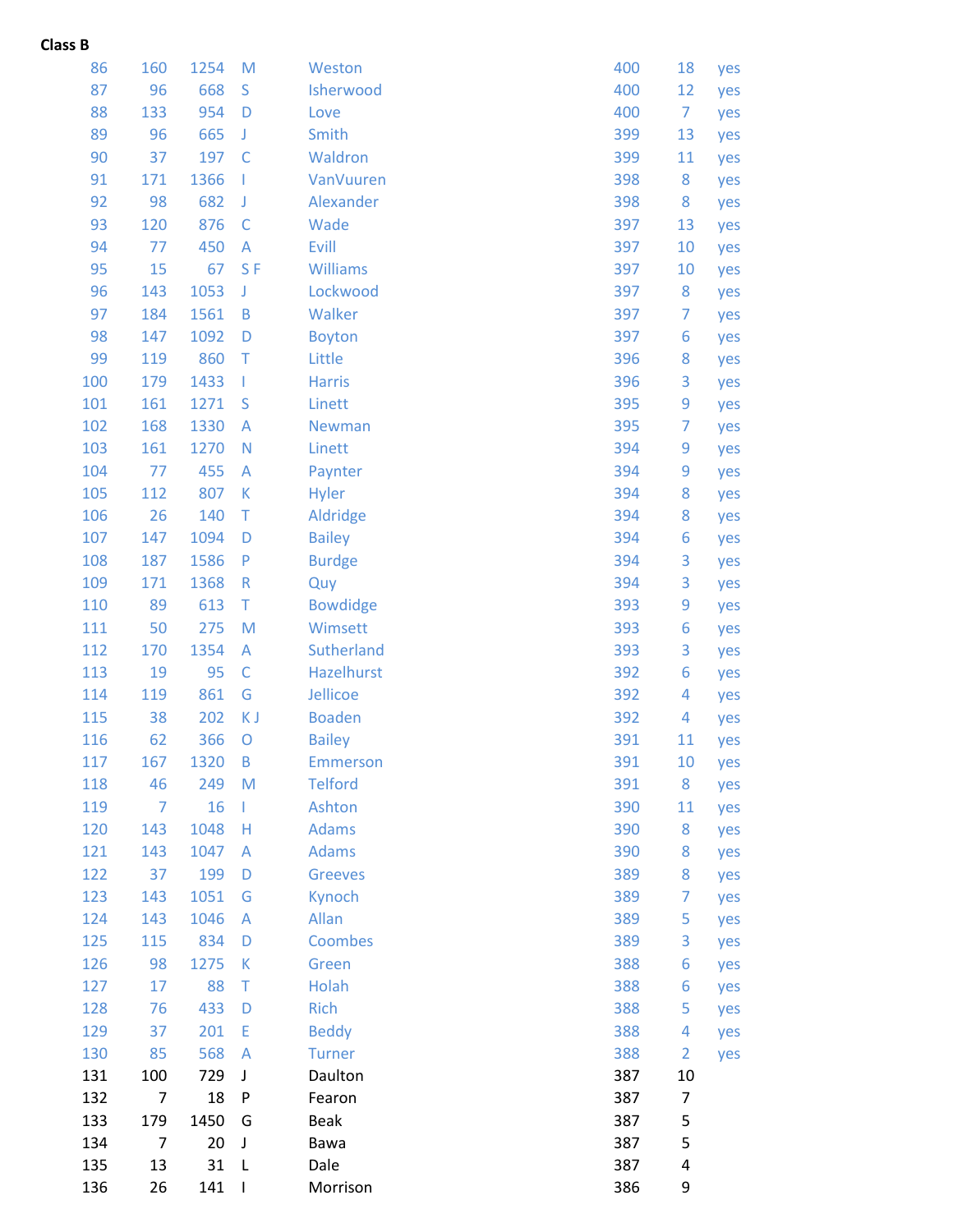| 137            | 85        | 571         | К                                                                                                          | Heselton                      | 386        | 6                 |     |
|----------------|-----------|-------------|------------------------------------------------------------------------------------------------------------|-------------------------------|------------|-------------------|-----|
| 138            | 120       | 875         | $\sf S$                                                                                                    | Sadler                        | 386        | 4                 |     |
| 139            | 100       | 730         | G                                                                                                          | Griffiths                     | 384        | 5                 |     |
| 140            | 100       | 731         | $\mathsf C$                                                                                                | <b>Burt</b>                   | 382        | 3                 |     |
| 141            | 120       | 873         | $\mathsf C$                                                                                                | Hedgecock                     | 381        | 5                 |     |
| 142            | 13        | 33          | M                                                                                                          | Scoging                       | 381        | $\mathbf 1$       |     |
| 143            | 13        | 32          | ${\sf R}$                                                                                                  | Fox                           | 380        | 6                 |     |
| 144            | 76        | 434         | L                                                                                                          | Relfe                         | 380        | 3                 |     |
| 145            | 179       | 1456        | $\sf S$                                                                                                    | Drymaisk                      | 380        | $\overline{2}$    |     |
| 146            | 107       | 756         | $\sf S$                                                                                                    | Murcutt                       | 379        | 11                |     |
| 147            | 46        | 250         | ${\sf R}$                                                                                                  | Aldred                        | 379        | $\mathbf 1$       |     |
| 148            | 128       | 938         | ${\sf P}$                                                                                                  | Warwick                       | 377        | 4                 |     |
| 149            | 184       | 1550        | L                                                                                                          | Simms                         | 374        | $\mathbf 2$       |     |
| 150            | 114       | 818         | O                                                                                                          | Jennings                      | 373        | 3                 |     |
| 151            | 143       | 1045        | B                                                                                                          | Jones                         | 372        | 3                 |     |
| 152            | 62        | 364         | Α                                                                                                          | Lewis                         | 372        | 3                 |     |
| 153            | 125       | 918         | $\circ$                                                                                                    | Garcia<br><b>JUNIOR</b>       | 359        | $\overline{2}$    |     |
| <b>Class C</b> |           |             |                                                                                                            |                               |            |                   |     |
| 154            | 160       | 1258        | S                                                                                                          | Costigan                      | 396        | 5                 | yes |
| 155            | 160       | 1257        | $\mathsf J$                                                                                                | Heath                         | 395        | 11                | yes |
| 156            | 64        | 369         | D                                                                                                          | Johnson                       | 395        | 10                | yes |
| 157            | 110       | 792         | K                                                                                                          | Doddington                    | 395        | 9                 | yes |
| 158            | 119       | 863         | S                                                                                                          | Shrouder                      | 395        | 6                 | yes |
| 159            | 160       | 1248        | $\mathsf J$                                                                                                | <b>Brelsford</b>              | 394        | 11                | yes |
| 160            | 107       | 758         | $\mathsf C$                                                                                                | <b>Biggs</b>                  | 393        | 29                | yes |
| 161            | 160       | 1250        | L                                                                                                          | <b>Allcock</b>                | 391        | $\overline{4}$    | yes |
| 162            | 26        | 142         | $\mathsf Z$                                                                                                | Mepham                        | 390        | 10                | yes |
| 163            | 57        | 337         | T                                                                                                          | Goddard                       | 390        | 9                 | yes |
| 164            | 147       | 1093        | M                                                                                                          | <b>Bailey</b>                 | 388        | $\mathbf{1}$      | yes |
| 165            | 143       | 1050        | E                                                                                                          | Vangorph Jnr<br><b>JUNIOR</b> | 387        | $\overline{7}$    | yes |
| 166            | 37        | 198         | D                                                                                                          | <b>Sims</b>                   | 387        | 3                 | yes |
| 167            | 112       | 809         | Τ                                                                                                          | Lake                          | 386        | $\overline{7}$    | yes |
| 168            | 122       | 901         | D                                                                                                          | <b>Hewlett</b>                | 385        | 6                 | yes |
| 169            | 108       | 770         | $\mathsf{P}$                                                                                               | Watson                        | 382        | 7                 | yes |
| 170<br>171     | 77<br>161 | 449<br>1272 | A<br>D                                                                                                     | <b>Adams</b><br><b>JUNIOR</b> | 382<br>379 | 4                 | yes |
| 172            | 160       | 1247        | M                                                                                                          | Steed<br>Goodall              | 379        | $\mathbf 1$       |     |
| 173            | 13        | 34          | F                                                                                                          | Snow                          | 378        | $\mathbf{1}$<br>3 |     |
| 174            | 26        | 143         | $\mathsf C$                                                                                                | Cornford                      | 378        | $\overline{2}$    |     |
| 175            | 107       | 757         | G                                                                                                          | Goodyear                      | 377        | 12                |     |
| 176            | 168       | 1325        | К                                                                                                          | Gibson                        | 372        | $\overline{2}$    |     |
| 177            | 69        | 396         | G                                                                                                          | Jones                         | 370        | $\overline{7}$    |     |
| 178            | 107       | 761         | M                                                                                                          | <b>Barnett</b>                | 366        | $\overline{7}$    |     |
| 179            | 26        | 144         | A                                                                                                          | Dalziel                       | 366        | $\mathbf{1}$      |     |
| 180            | 26        | 130         | Α                                                                                                          | Gibbons<br><b>JUNIOR</b>      | 361        | $\mathbf{1}$      |     |
| 181            | 53        | 321         | D                                                                                                          | Clements                      | 321        | 4                 |     |
| <b>Class D</b> |           |             |                                                                                                            |                               |            |                   |     |
| 182            | 114       | 821         | $\mathsf{M}% _{T}=\mathsf{M}_{T}\!\left( a,b\right) ,\ \mathsf{M}_{T}=\mathsf{M}_{T}\!\left( a,b\right) ,$ | Reid                          | 388        | 8                 | yes |
| 183            | 119       | 864         | L                                                                                                          | <b>Dorian</b>                 | 386        | 6                 | yes |
| 184            | 85        | 581         | J                                                                                                          | Garrad                        | 386        | 6                 | yes |
| 186            | 119       | 862         | н                                                                                                          | <b>Kenward</b>                | 384        | $\overline{2}$    | yes |
| 185            | 179       | 1452        | A                                                                                                          | German                        | 384        | $\mathbf{1}$      | yes |
|                |           |             |                                                                                                            |                               |            |                   |     |